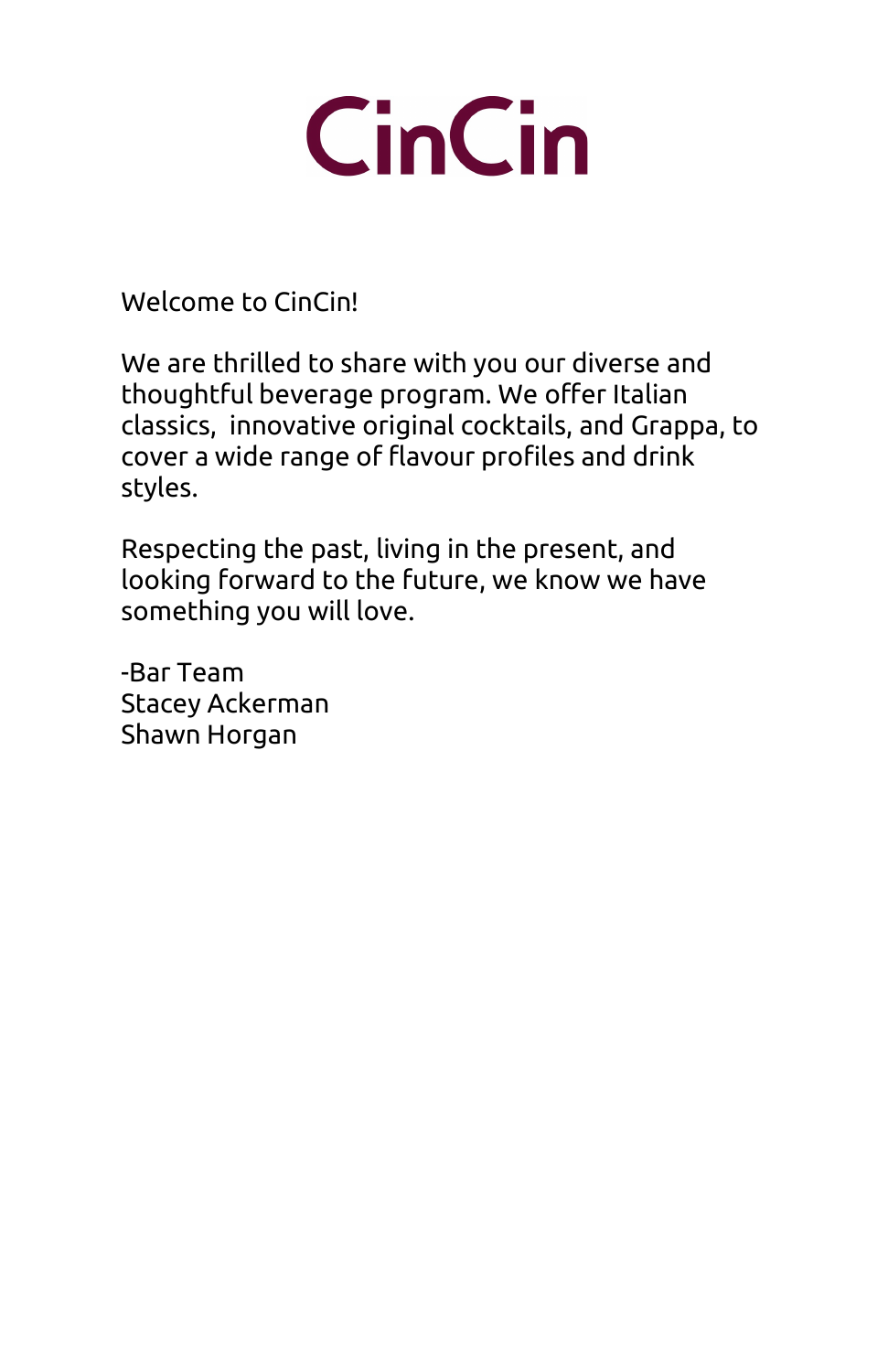"Always do sober what you said you'd do drunk. That will teach you to keep your mouth shut." -Ernest Hemingway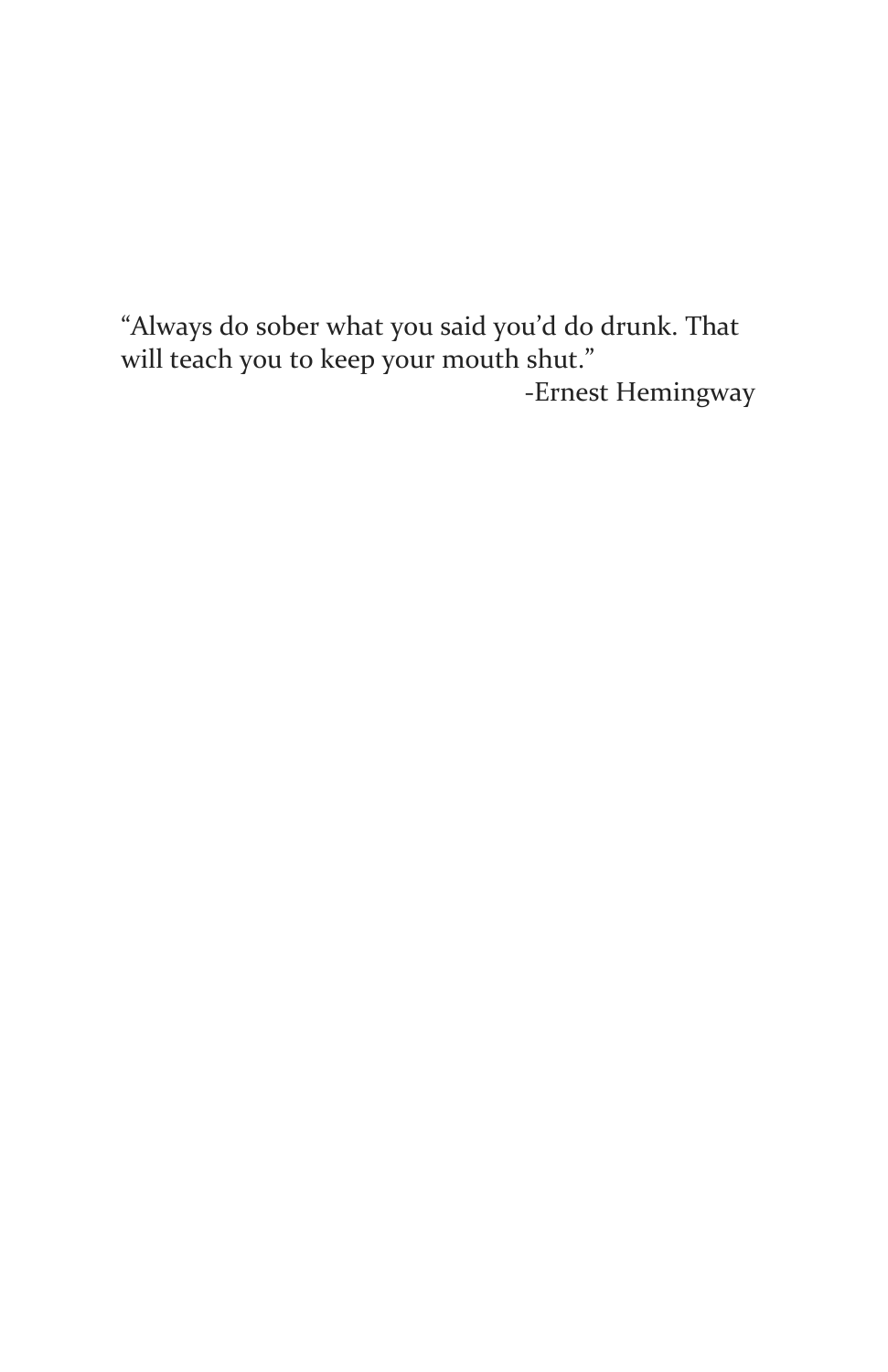### TABLE OF CONTENTS

| <b>APERITIVO COCKTAILS</b>                 | 1       |
|--------------------------------------------|---------|
| <b>HOUSE COCKTAILS</b>                     | 2       |
| LOW ABV /NON-ALCOHOLIC                     | 3       |
| <b>APERITIVO + SHERRY</b>                  | $4 + 5$ |
| <b>VODKA</b>                               | 6       |
| GIN                                        | 7       |
| TEQUILA + MEZCAL                           | 8       |
| <b>RUM</b>                                 | 9       |
| CANADIAN WHISKY + IRISH WHISKEY            | 10      |
| JAPANESE WHISKY + TENNESSEE + AMERICAN RYE | 11      |
| <b>BOURBON</b>                             | 12      |
| <b>BLENDED SCOTCH</b>                      | 13      |
| LOWLAND + HIGHLAND SCOTCH                  | 14      |
| <b>SPEYSIDE SCOTCH</b>                     | 15      |
| ORKNEY + ISLAY SCOTCH                      | 16      |
| ARMAGNAC + COGNAC + BRANDY                 | 17      |
| <b>LIQUEUR</b>                             | 18      |
| <b>DISTILLERY GRAPPA</b>                   | 20-21   |
| <b>WINERY GRAPPA</b>                       | 22      |
| <b>DESSERT WINE</b>                        | 23      |
| PORT + MADEIRA + ICE WINE                  | 24      |
| <b>COFFEE AND TEA</b>                      | 25      |
| <b>BEER</b>                                | 26      |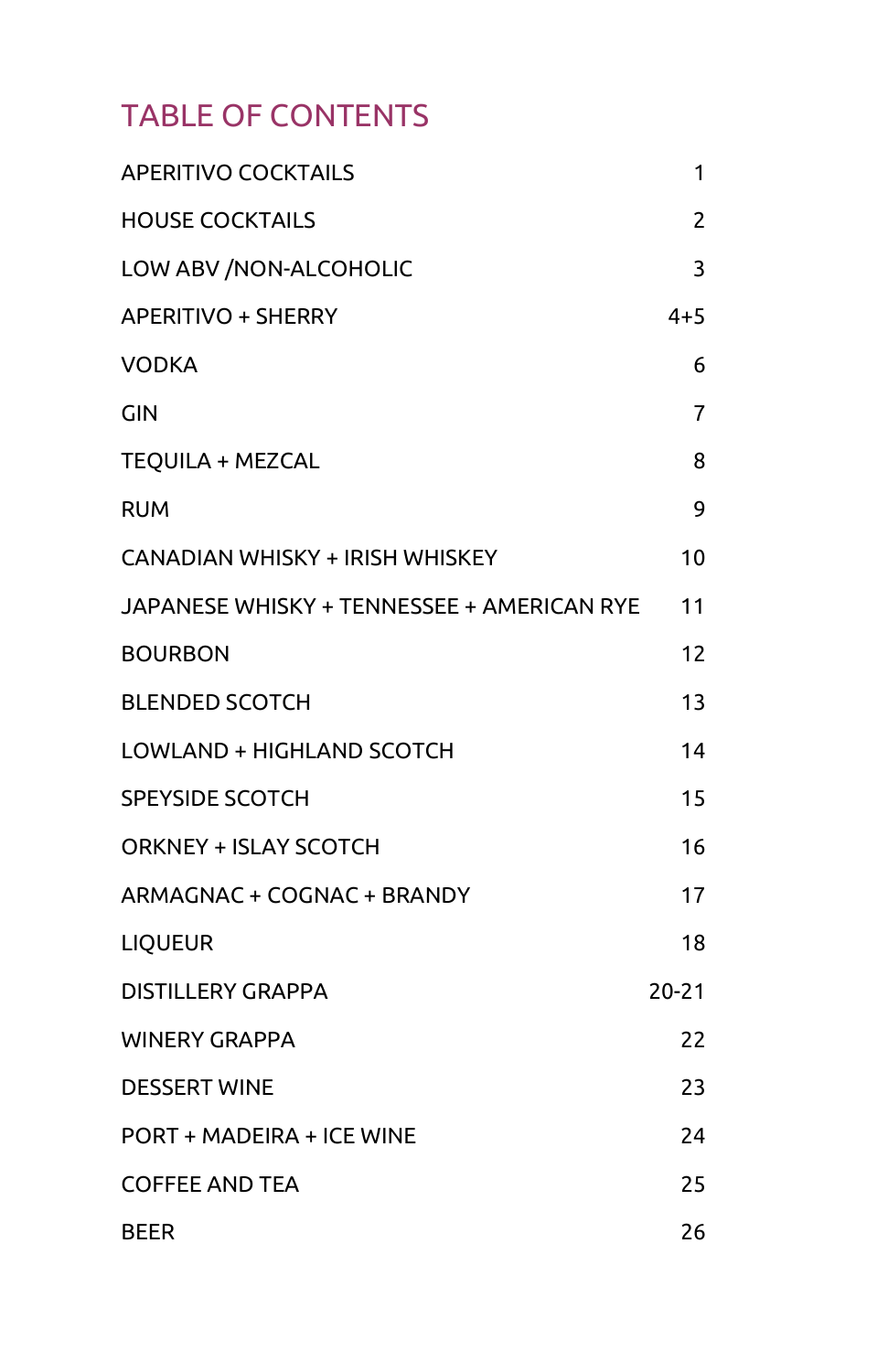RUSSO LIMONCELLO COCCHI AMERICANO BIANCO, LEMON LA TENTAZIONE 19 Light Smoke, Refreshing GLENFIDDICH 12yr, APEROL GINGER, LEMON DOPPIETTA 16 Tropical, Bittersweet BACARDI 8yr, VECCHIO AMARO DEL CAPO CAMPARI, PINEAPPLE, LIME NEGRONI Our takes on the best bitter classic. A great way to start your meal! COASTAL NEGRONI (3oz) 15 COCCHI VERMOUTH DI TORINO SHERINGHAM SEASIDE GIN NORI INFUSED CAMPARI NEGRONI BIANCO (3oz) 17 BENIAMINO MOSCATO GRAPPA LILLET BLANC COCCHI AMERICANO BIANCO NEGRONI LUSSUOSO (3oz) 30 BOTANIST GIN, CONTRATTO BITTER SILVIO CARTA VERMOUTH, APEROL

AMUSE BOUZ (1oz) 10

APERITIVO

Light pre-dinner cocktails.

Light, Refreshing, Tart

ALL COCKTAILS CONTAIN 2oz OF ALCOHOL UNLESS NOTED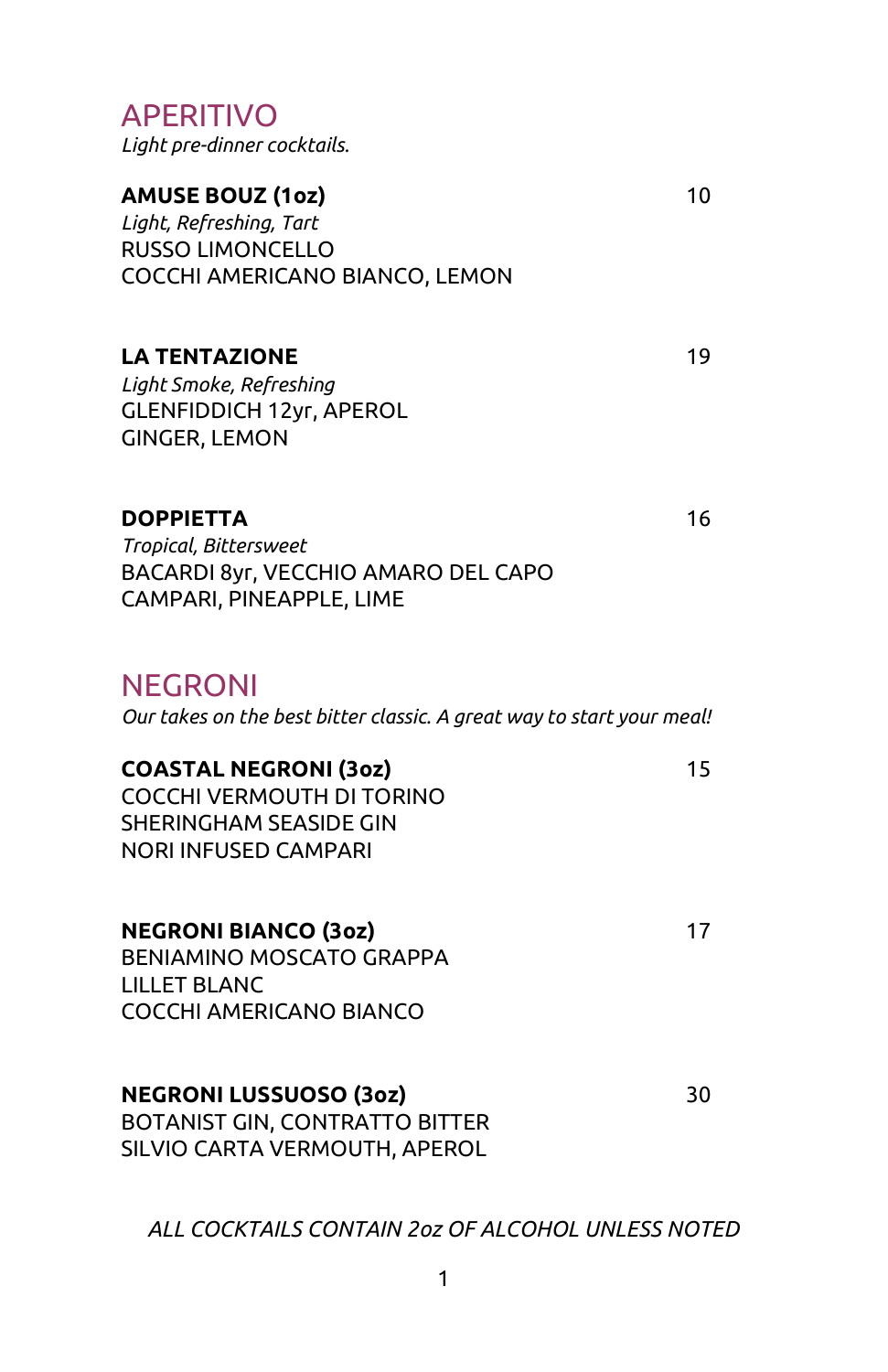| <b>HOUSE COCKTAILS</b><br>Our newest creations from our bar team!                                                                                                    |    |
|----------------------------------------------------------------------------------------------------------------------------------------------------------------------|----|
| <b>FUMO GUSTO</b><br>SOMBRA MEZCAL, YUZU KOSHO<br><b>GRAN MARNIER COUDON ROUGE</b><br>YUZU, LIME                                                                     | 15 |
| <b>IN BLOOM</b><br>TANQUERAY GIN, ST. GERMAIN ELDERFLOWER<br>GINGER, HONEY, LEMON, EGG WHITE<br><b>CARDAMOM BITTERS</b>                                              | 16 |
| <b>PASSIONATE AZTEC</b><br>CAZADOREZ BLANCO TEQUILA, CRÈME DE CACAO<br>PASSIONFRUIT, LIME, AZTEC CHOCOLATE BITTERS<br><b>SALT RIM</b>                                | 15 |
| <b>MOSCOW FOG</b><br>EARL GREY INFUSED VODKA, SONS OF VANCOUVER<br>AMARETTO, LEMON, HONEY, EGG WHITE<br><b>LAVENDER BITTERS</b>                                      | 16 |
| <b>LAMPONE FRANCESE (1.5oz)</b><br>TANQUERAY GIN, PROSECCO<br><b>GABRIEL BOUDIER CASSIS DIJON</b><br>RASPBERRY BLACK TEA SYRUP, LEMON                                | 15 |
| <b>TAUGHT HODDY</b><br>EARL GREY INFUSED JOHNNIE WALKER BLACK<br>ELISIR GAMBRINUS FORTIFIED WINE, LEMON                                                              | 15 |
| <b>GODFATHER OF VANCOUVER</b><br>ARDBEG 10yr, GLENMORANGIE 10yr,<br>SON'S OF VANCOUVER AMARETTO, LEMON TWIST                                                         | 21 |
| <b>MEZZANOTTE MANHATTAN (30z)</b><br>ALBERTA PREMIUM RYE, OLD GRAND DAD BOURBON<br>LUCANO AMARO, PEDRO XIMENEZ SHERRY<br>ANGOSTURA BITTERS, ORANGE ANGOSTURA BITTERS | 18 |
|                                                                                                                                                                      |    |

ALL COCKTAILS CONTAIN 2oz OF ALCOHOL UNLESS NOTED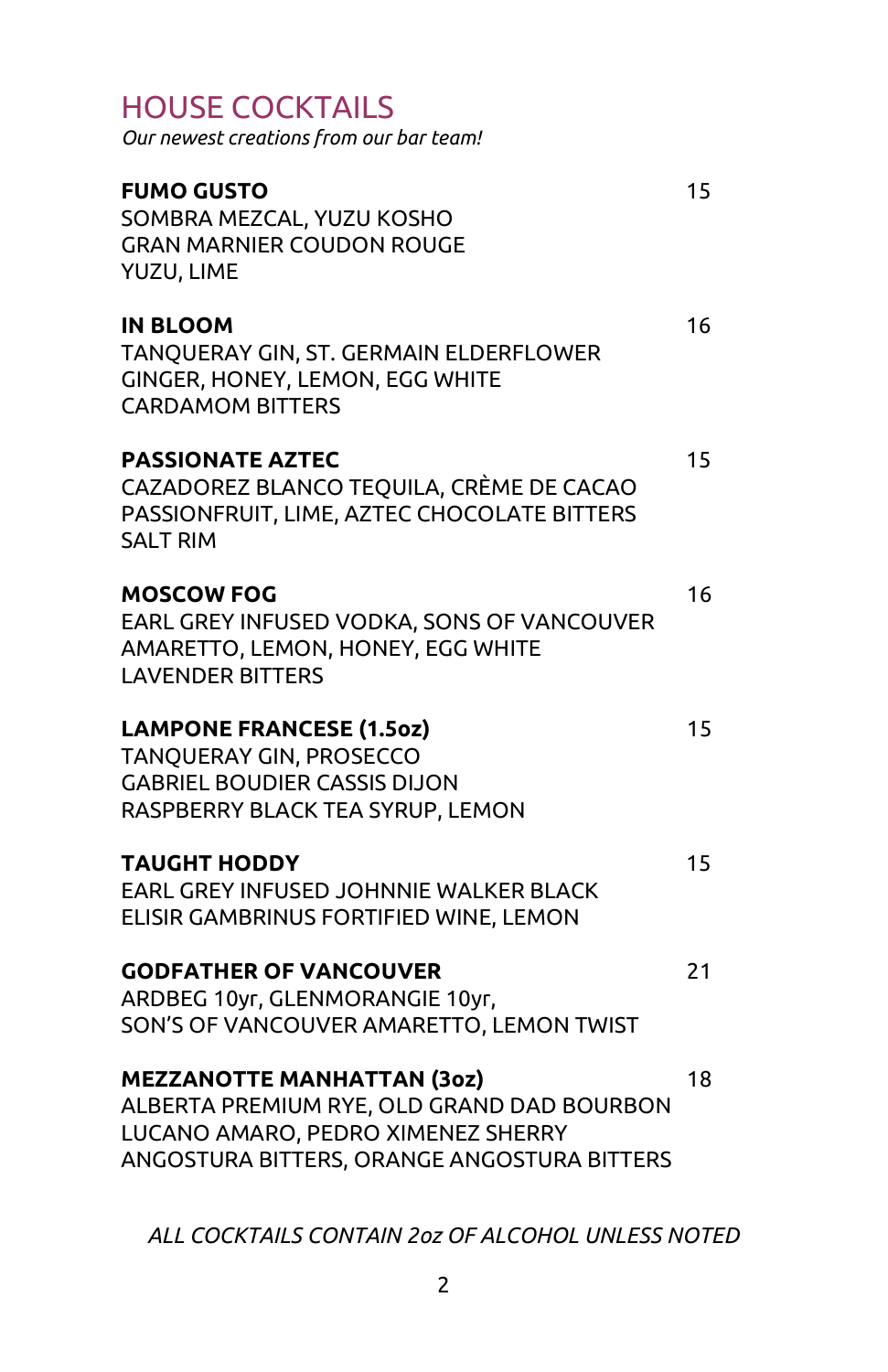#### LOW ABV

Light and refreshing cocktails that are not too strong.

| <b>BELLINI</b><br>WHITE PEACH PUREE, MASSOLINO MOSCATO D'ASTI<br>KETEL ONE BOTANICAL PEACH & ORANGE BLOSSOM<br><b>PROSECCO</b> | 15 |
|--------------------------------------------------------------------------------------------------------------------------------|----|
| <b>KISS FROM A ROSÉ</b><br>KETEL ONE BOTANICAL GRAPEFRUIT & ROSE<br>PLUM WINE, LEMON, ROCHE ROSÉ                               | 12 |
| PALERMO (1.5oz)<br><b>GIFFARD PAMPLEMOUSSE ROSE</b><br>CAZADORES BLANCO, GRAPEFRUIT, LIME                                      | 13 |

### NON-ALCOHOLIC

SODA WATER

| <b>PEAR GINGER PUNCH</b><br>PEAR, APPLE, GINGER, CINNAMON, SODA         | 6.50 |
|-------------------------------------------------------------------------|------|
| <b>FRESH FRUIT PUNCH</b><br>A BLEND OF FRESH PRESSED JUICES             | 6.50 |
| <b>TROPICAL SUNSET</b><br>FRESH PINEAPPLE, POMEGRANATE, LIME, SODA      | 5.50 |
| <b>GINGER BEER</b><br>HOUSE MADE WITH FRESH PRESSED GINGER              | 5.50 |
| <b>RASPBERRY TEA LIMONADA</b><br>RASPBERRY BLACK TEA SYRUP, LEMON, SODA | 5.50 |
| <b>FRESH SQUEEZED JUICES</b><br>ORANGE, PINEAPPLE, OR GRAPEFRUIT        | 6.50 |
| <b>WARSTEINER FRESH NON-ALCOHOLIC</b>                                   | 6.50 |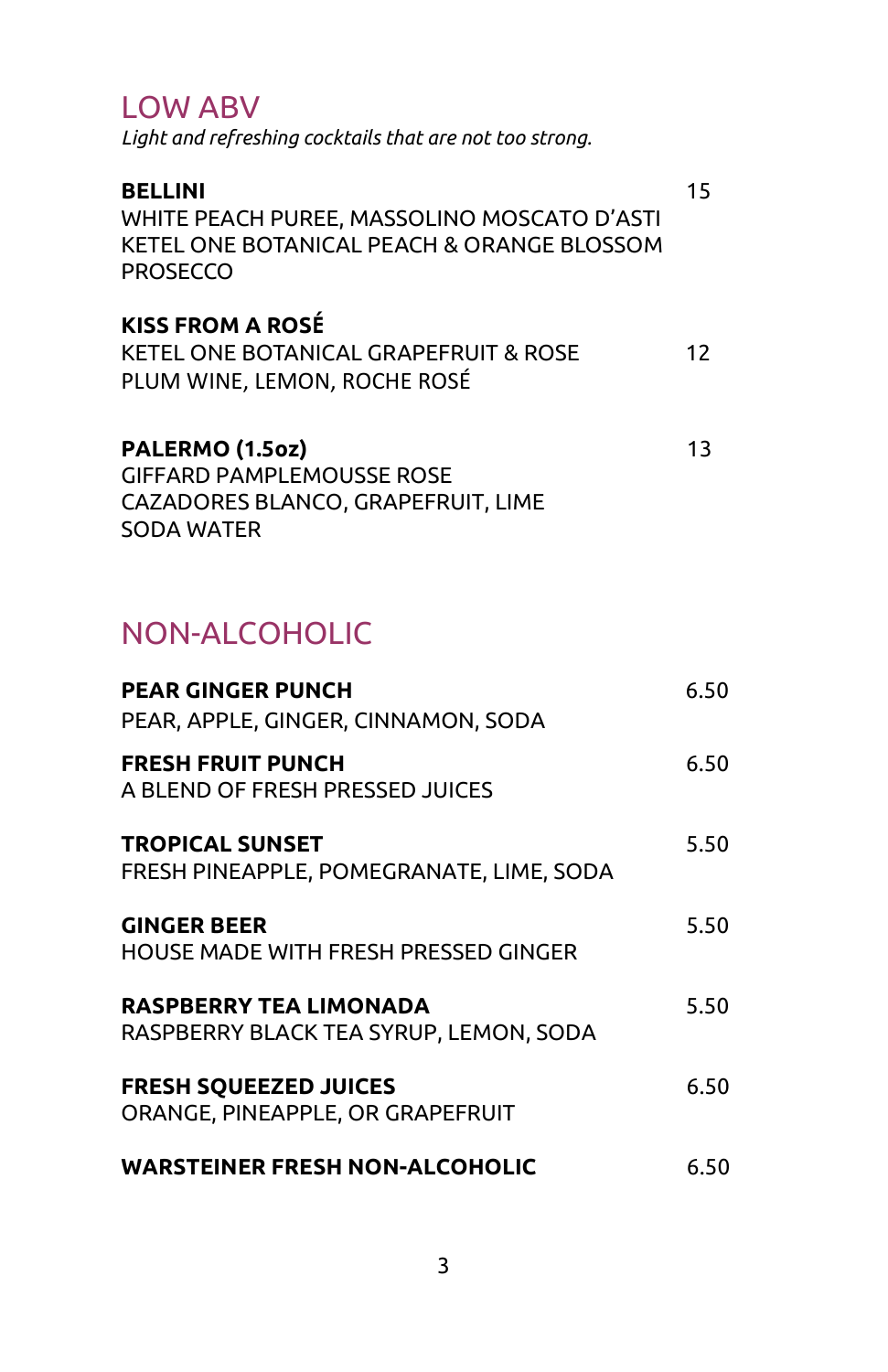# APERITIVO/DIGESTIVO (2oz)

| <b>AMARO AVERNA</b>           | 10.00 |
|-------------------------------|-------|
| AMARO DEL CAPO VECCHIO, CAFFO | 11.00 |
| AMARO LUCANO                  | 10.00 |
| AMARO LUXARDO ABANO           | 9.00  |
| AMARO MONTENEGRO              | 10.00 |
| <b>AMARO NARDINI</b>          | 14.50 |
| AMARO NONINO                  | 16.50 |
| AMARO SUPER PUNCH, JANNAMICO  | 10.00 |
| AMARO VACA MORA, JACOPO POLI  | 12.00 |
| <b>ANTICA FORMULA</b>         | 9.00  |
| <b>APEROL</b>                 | 9.00  |
| CARDAMARO                     | 18.00 |
| <b>CAMPARI</b>                | 9.00  |
| CINZANO, ROSSO                | 5.50  |
| <b>COCALERO</b>               | 8.00  |
| COCCHI AMERICANO BIANCO       | 11.50 |
| <b>COCCHI DI TORINO</b>       | 11.50 |
| <b>CONTRATTO, BITTER</b>      | 17.00 |
| <b>CYNAR</b>                  | 9.50  |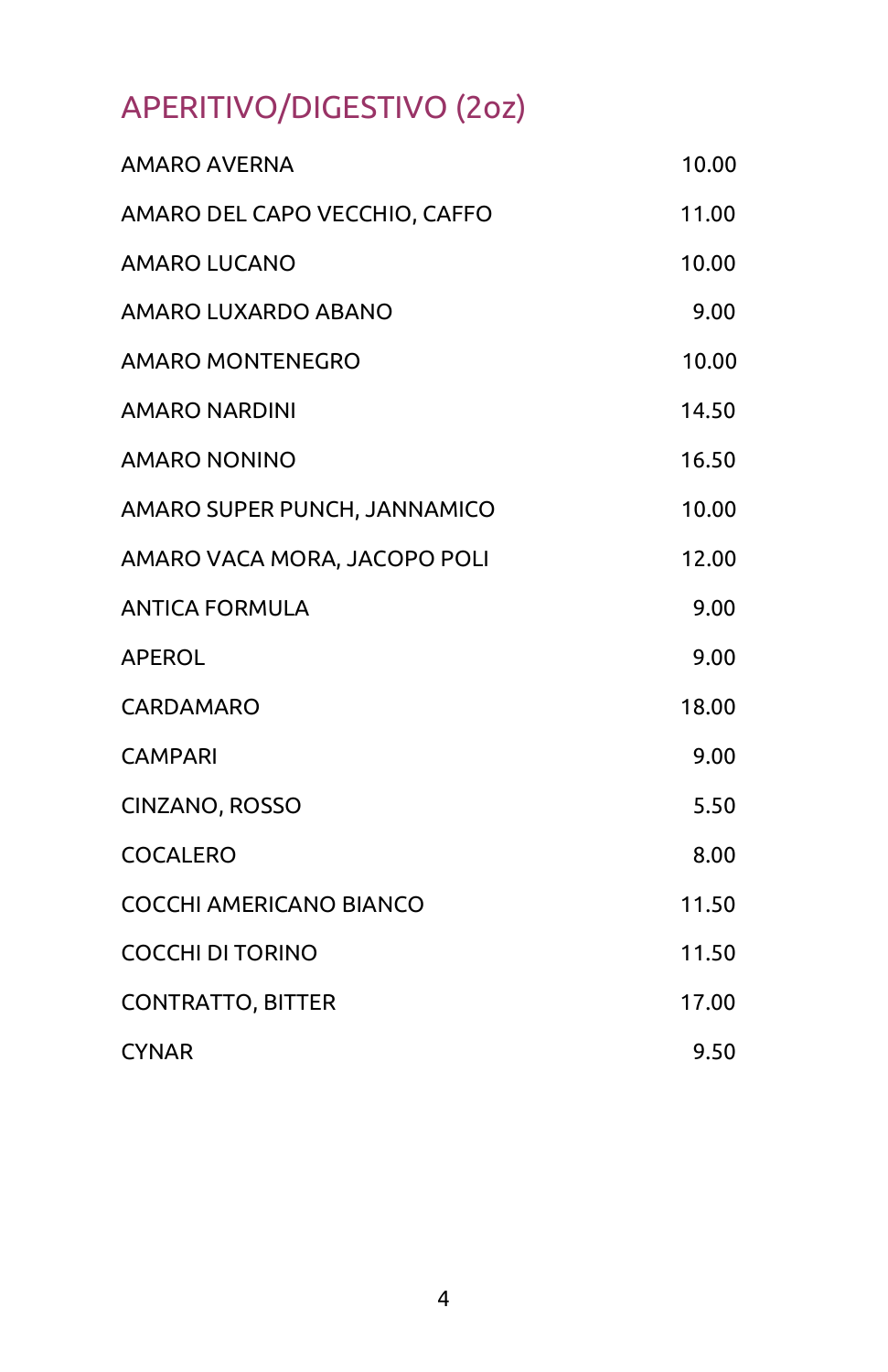# APERITIVO/DIGESTIVO (2oz)

| <b>DUBONNET ROUGE</b>              | 6.00  |
|------------------------------------|-------|
| <b>FLISIR GAMBRINUS</b>            | 13.50 |
| FERNET, CONTRATTO                  | 17.00 |
| FERNET BRANCA MENTA                | 13.00 |
| LILLET                             | 6.50  |
| MARCARINI, BAROLO CHINATO          | 20.00 |
| <b>MARTINI, BIANCO</b>             | 5.50  |
| <b>MARTINI, ROSSO</b>              | 5.50  |
| MARTINI, SECCO                     | 5.50  |
| NOILLY PRAT, EXTRA DRY             | 9.00  |
| <b>PERNOD</b>                      | 7.50  |
| PIMM'S NO. 1 CUP                   | 8.50  |
| RICARD, PASTIS de MARSEILLE        | 9.00  |
| SILVIO CARTA, VERMOUTH DI SARDEGNA | 13.50 |

# SHERRY + VERNACCIA (2oz)

| <b>CROFT ORIGINAL CREAM</b>             | 7.00  |
|-----------------------------------------|-------|
| SILVIO CARTA VERNACCIA RISERVA 03 (dry) | 15.50 |
| HIDALGO PEDRO XIMENEZ TRIANA (sweet)    | 11.00 |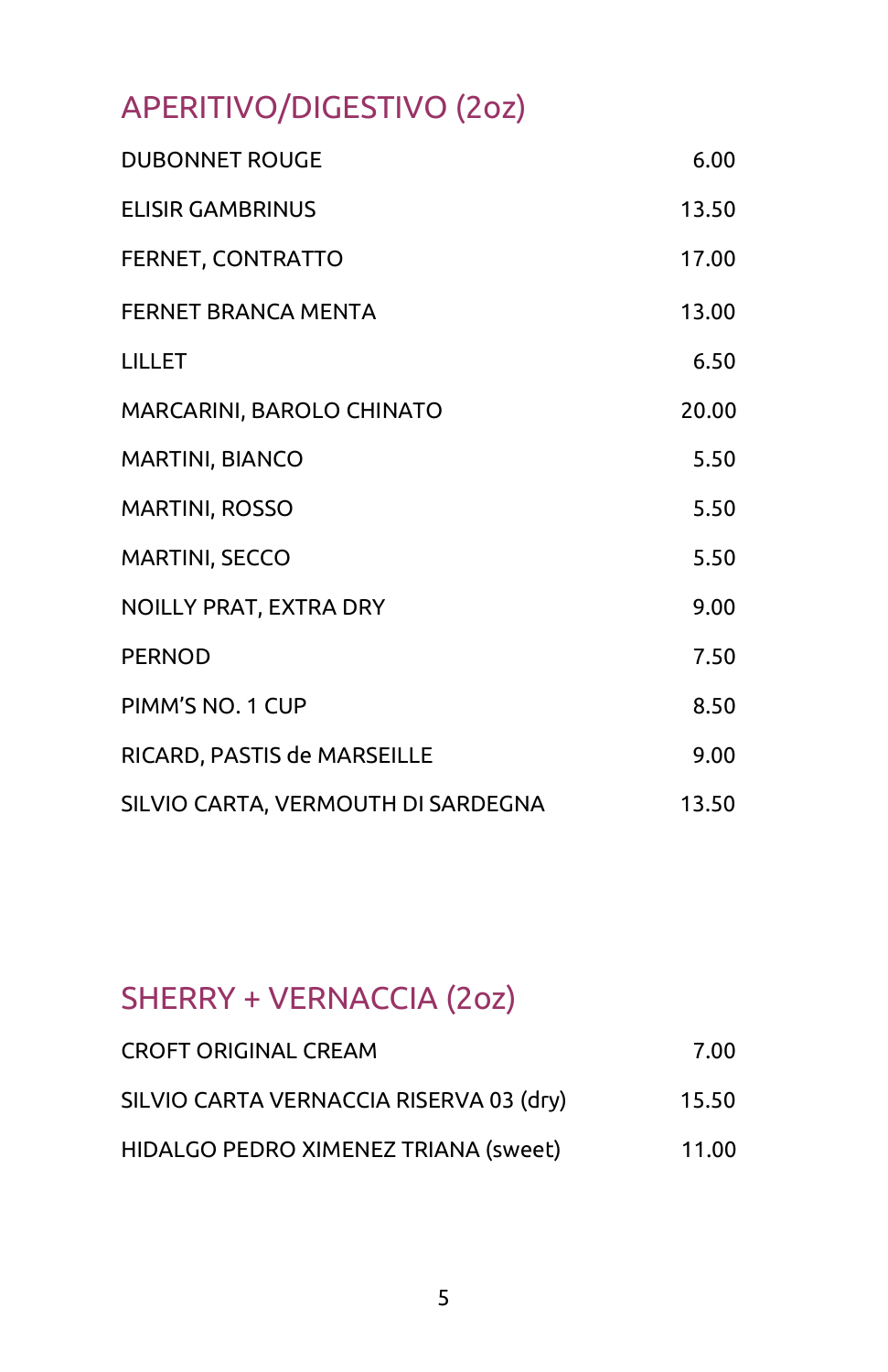# VODKA (1oz)

| <b>BELVEDERE</b>               | 10.00 |
|--------------------------------|-------|
| <b>CIROC</b>                   | 9.25  |
| <b>CHOPIN</b>                  | 8.00  |
| <b>GREY GOOSE</b>              | 9.25  |
| <b>KETEL ONE</b>               | 8.00  |
| <b>LONG TABLE TEXADA</b>       | 9.00  |
| OCTAVIA VODKA                  | 10.50 |
| <b>SONS OF VANCOUVER</b>       | 8.00  |
| <b>SONS OF VANCOUVER CHILI</b> | 8.00  |
| <b>STOLI ELITE</b>             | 10.50 |
| <b>STOLICHNAYA</b>             | 8.00  |
| <b>TITO'S</b>                  | 9.00  |

### FLAVOURED SPIRIT

| <b>GREY GOOSE L'ORANGE</b>   | 9.25 |
|------------------------------|------|
| <b>GREY GOOSE CITRON</b>     | 9.25 |
| SHERINGHAM AKVAVIT           | 8.00 |
| ZUBROWKA BISON GRASS         | 5.50 |
| <b>42 BELOW MANUKA HONEY</b> | 9.00 |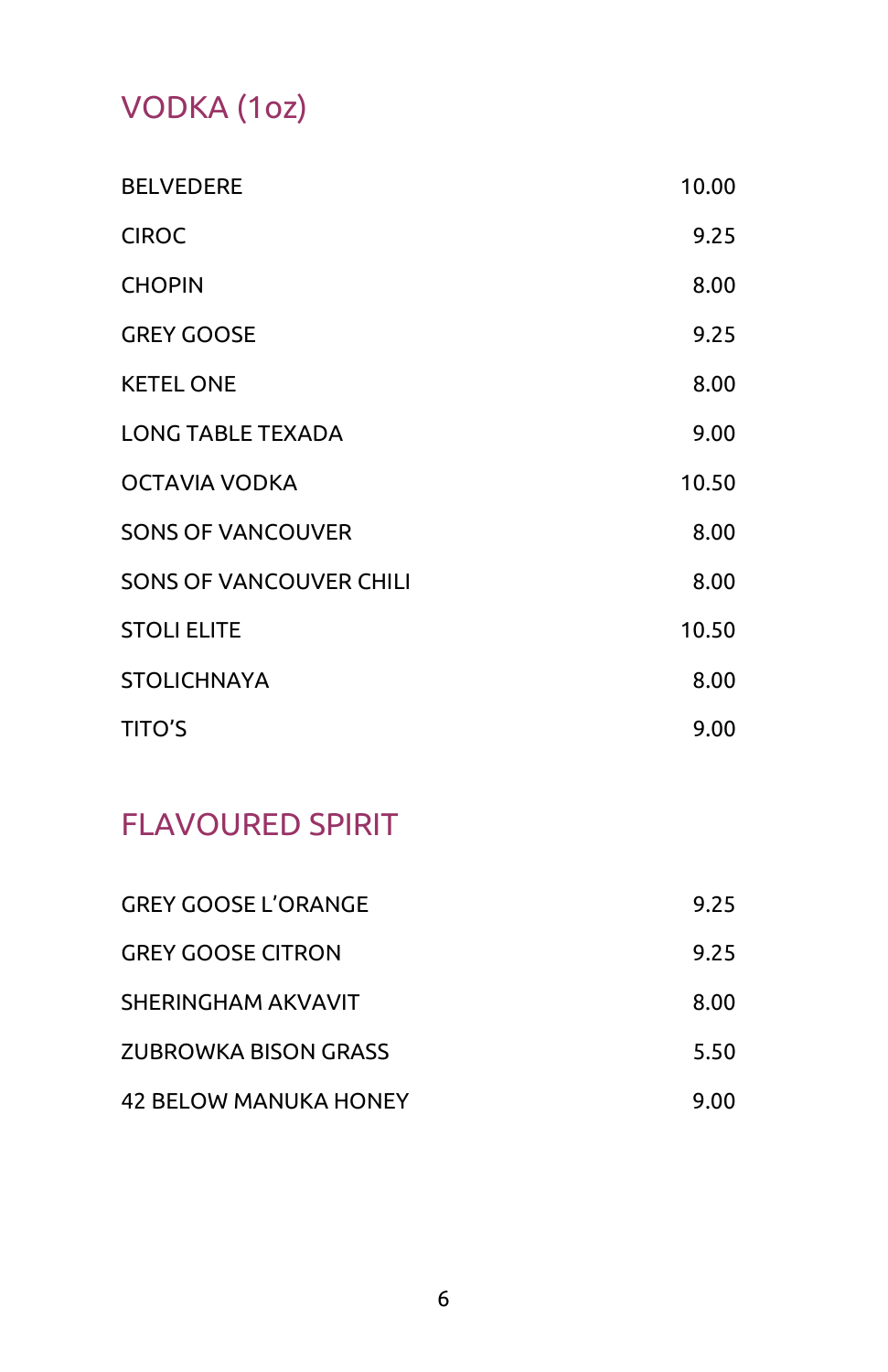# GIN (1oz)

| <b>AVIATION</b>              | 8.00  |
|------------------------------|-------|
| <b>BEEFEATER 24</b>          | 7.50  |
| <b>BLOOM</b>                 | 9.00  |
| <b>BOMBAY</b>                | 7.50  |
| <b>BOTANIST</b>              | 9.50  |
| <b>BROKERS</b>               | 8.00  |
| FORD'S                       | 8.00  |
| FOUR PILLARS BLOODY SHIRAZ   | 16.00 |
| HAYMAN'S OLD TOM             | 8.00  |
| <b>HENDRICKS</b>             | 9.25  |
| <b>LONG TABLE</b>            | 9.25  |
| <b>MALFY</b>                 | 8.00  |
| <b>MONKEY 47</b>             | 21.00 |
| <b>SHERINGHAM SEASIDE</b>    | 8.50  |
| ST. GEORGE BOTANIVORE        | 11.00 |
| <b>ST. GEORGE TERROIR</b>    | 12.00 |
| <b>SCHRAMM</b>               | 9.00  |
| <b>TANQUERAY</b>             | 7.50  |
| TANQUERAY RANGPUR            | 8.00  |
| <b>TEMPO RENOVO</b>          | 8.00  |
| <b>VICTORIA</b>              | 8.50  |
| <b>VICTORIA EMPRESS 1908</b> | 9.50  |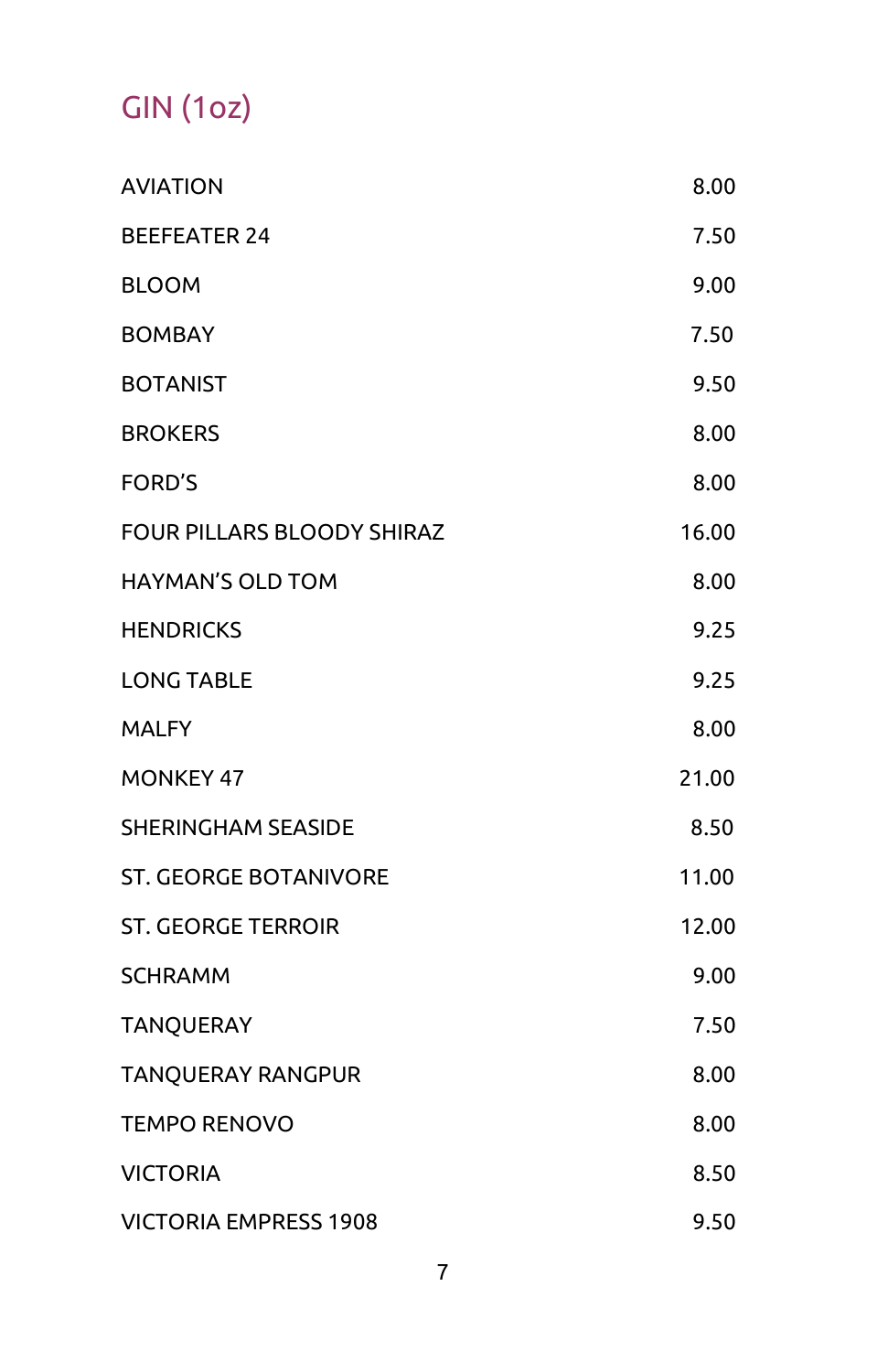# TEQUILA (1oz)

| <b>CASAMIGOS BLANCO</b>       | 15.00 |
|-------------------------------|-------|
| CASAMIGOS REPOSADO            | 17.00 |
| <b>CAZADORES BLANCO</b>       | 7.50  |
| <b>DON JULIO BLANCO</b>       | 15.00 |
| DON JULIO REPOSADO            | 17.00 |
| DON JULIO ANEJO               | 19.00 |
| DON JULIO "1942" ANEJO        | 50.00 |
| <b>PATRON ANEJO</b>           | 19.00 |
| <b>PATRON BURDEOS</b>         | 69.00 |
| PATRON REPOSADO               | 17.00 |
| <b>PATRON SILVER</b>          | 15.00 |
| SAUZA TRES GENERACIONES ANEJO | 13.00 |

# MEZCAL (1oz)

| <b>MONTELOBOS</b> | 10.50 |
|-------------------|-------|
| <b>CASAMIGOS</b>  | 19.00 |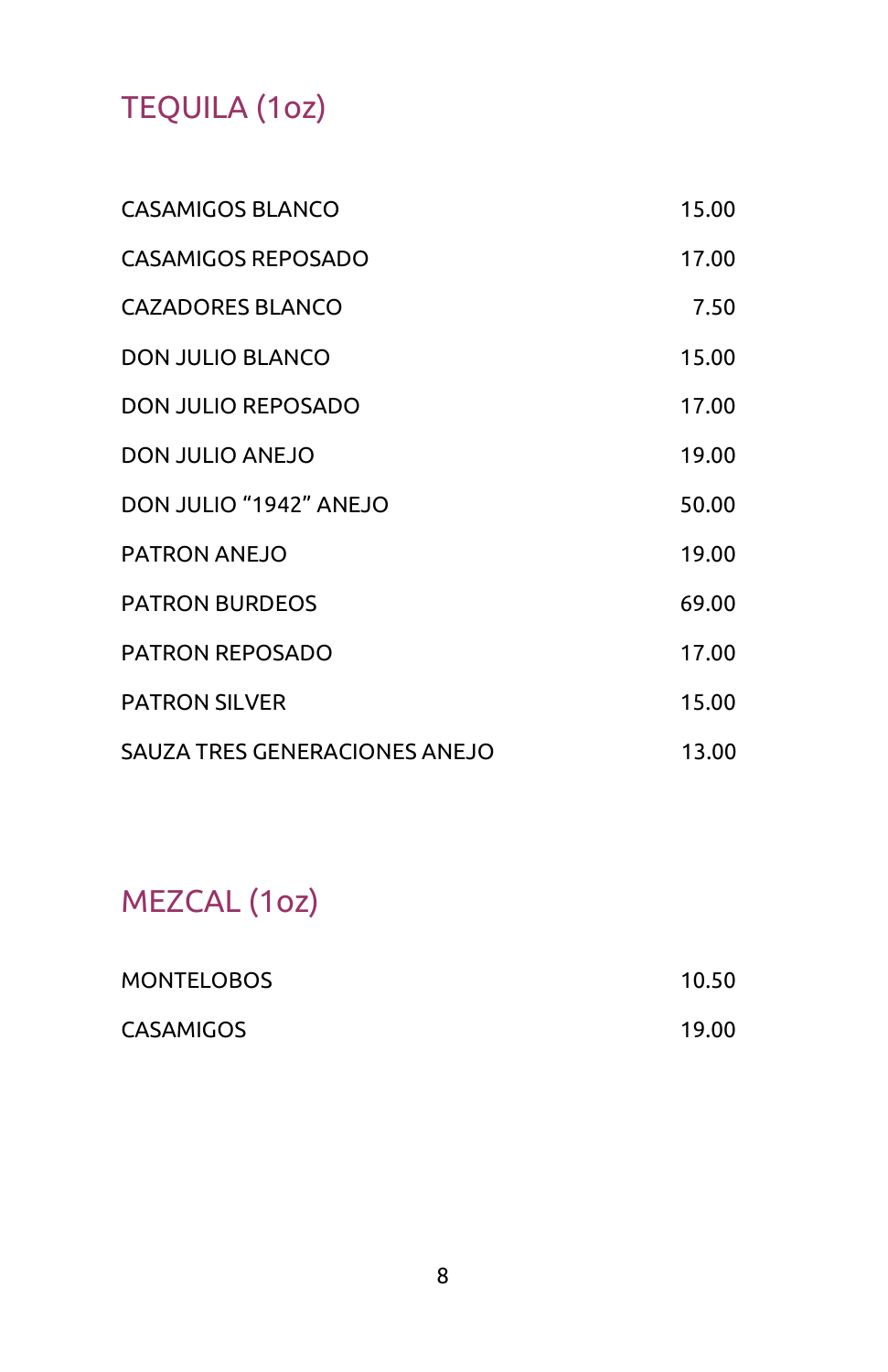# RUM (1oz)

| <b>APPLETON 12yr</b>                      | 9.00  |
|-------------------------------------------|-------|
| <b>BACARDI BLACK</b>                      | 8.50  |
| <b>BACARDI GOLD</b>                       | 8.50  |
| <b>BACARDI SUPERIOR</b>                   | 7.50  |
| <b>BACARDI 4yr</b>                        | 7.50  |
| <b>BACARDI 8yr</b>                        | 9.50  |
| <b>BRUGAL ANEJO</b>                       | 8.50  |
| BUMBU                                     | 11.00 |
| <b>CRUZAN SINGLE BARREL</b>               | 8.50  |
| <b>CUVEE HOMERE CLEMENT RHUM AGRICOLE</b> | 31.00 |
| DIPLOMATICO RESERVA EXCLUSIVA             | 12.50 |
| <b>ENGLISH HARBOUR 5yr ANTIGUA</b>        | 9.00  |
| FLOR DE CANA 4yr                          | 7.50  |
| <b>GOSLING'S BLACK SEAL</b>               | 7.50  |
| <b>HAVANA CLUB 3yr</b>                    | 8.00  |
| HAVANA CLUB 7yr                           | 8.50  |
| <b>LEMON HART</b>                         | 8.00  |
| <b>LEMON HART SPICED</b>                  | 8.00  |
| MOUNT GAY EXTRA OLD                       | 8.00  |
| RON ZACAPA 23yr SOLERA GRAN RESERVA       | 13.00 |
| ZAYA 16yr GRAN RESERVA                    | 13.50 |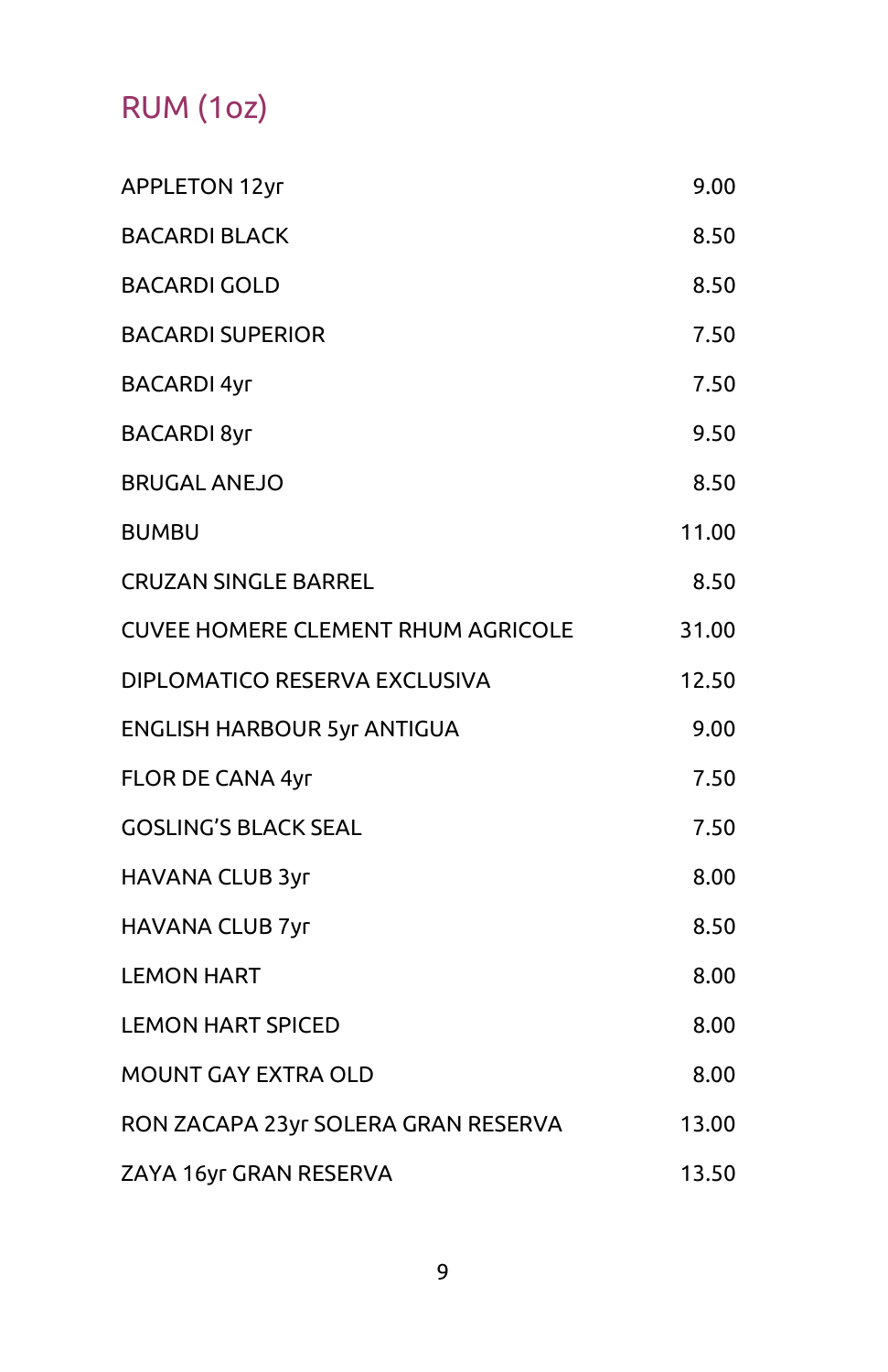# CANADIAN WHISKY (1oz)

| ALBERTA PREMIUM 100% RYE 40%                | 7.50  |
|---------------------------------------------|-------|
| COLLINGWOOD 40%                             | 8.00  |
| <b>CANADIAN CLUB 40%</b>                    | 8.00  |
| CANADIAN CLUB 100% RYE 40%                  | 8.00  |
| <b>CANADIAN CLUB CLASSIC 12yr 40%</b>       | 9.50  |
| <b>CROWN ROYAL 40%</b>                      | 8.50  |
| <b>CROWN ROYAL NORTHERN HARVEST RYE 45%</b> | 9.50  |
| <b>CROWN ROYAL RESERVE 40%</b>              | 12.00 |
| <b>LOHIN MCKINNON CHOCOLATE MALT 43%</b>    | 14.50 |
| LOT 40 43%                                  | 9.50  |
| PENDLETON DIRECTORS' RESERVE 40%            | 25.00 |
| WHITE OWL 40%                               | 8.00  |

### IRISH WHISKEY (1oz)

| <b>BUSHMILLS 40%</b>            | 8.00  |
|---------------------------------|-------|
| <b>BUSHMILLS BLACK BUSH 40%</b> | 10.00 |
| <b>BUSHMILLS 10yr MALT 40%</b>  | 10.00 |
| <b>JAMESON 40%</b>              | 8.00  |
| <b>JAMESON BLACK BARREL 40%</b> | 11.00 |
| KILBEGGAN 40%                   | 8.00  |
| REDBREAST 15yr 46%              | 24.00 |
| TULLAMORE DEW 40%               | 6.50  |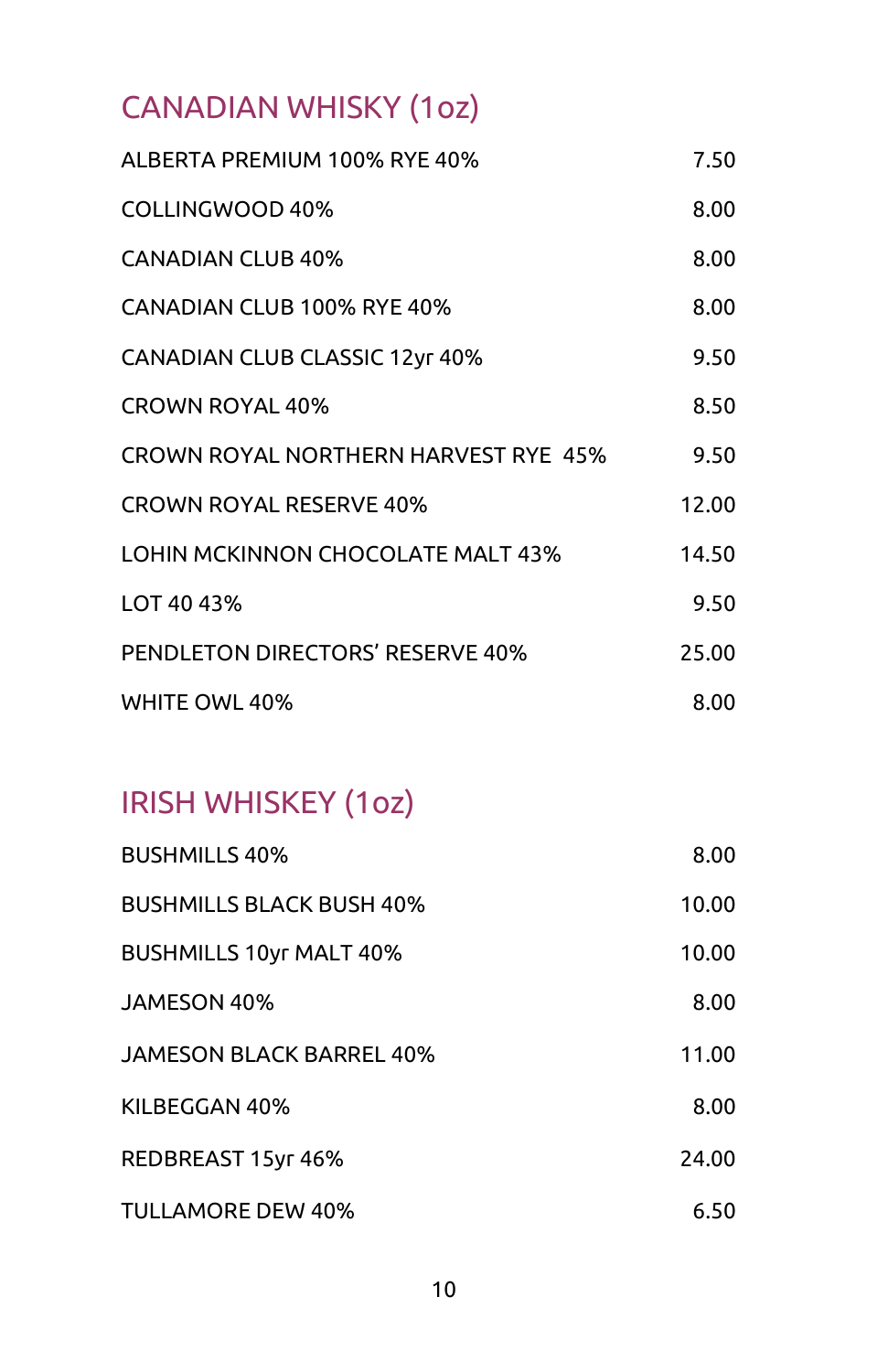### JAPANESE WHISKY (1oz)

| AKASHI WHITE OAK 40%                   | 20.00 |
|----------------------------------------|-------|
| ICHIRO'S MALT CHICHIBU 53.5%           | 40.00 |
| MARS SHINSHU "IWAI" 40.5%              | 11.00 |
| MATSULSINGLE MALT "MINZUNARA CASK" 43% | 20.00 |
| NIKKA COFFEY GRAIN 45%                 | 17.50 |
| NIKKA COFFEY MALT 45%                  | 17.50 |
| NIKKA "FROM THE BARREL" BLENDED 51.4%  | 16.50 |
| <b>NIKKA SUPER 43%</b>                 | 19.00 |
| <b>SUNTORY TOKI 43%</b>                | 11.50 |

### TENNESSEE WHISKEY (1oz)

| <b>GENTLEMAN JACK 40%</b>                     | 9.50  |
|-----------------------------------------------|-------|
| GEORGE DICKLE No.12 45%                       | 8.00  |
| JACK DANIELS NO.7 40%                         | 8.00  |
| JACK DANIELS SINGLE BARREL 47%                | 10.50 |
| <b>JACK DANIELS FRANK SINATRA TRIBUTE 45%</b> | 44.00 |

# AMERICAN RYE WHISKEY (1oz)

| RITTENHOUSE RYE 50%               | 10.00  |
|-----------------------------------|--------|
| SAZERAC STRAIGHT RYF 45%          | 12.50  |
| SAZERAC 18yr 45%                  | 175.00 |
| THOMAS H HANDY STRAIGHT RYE 64.2% | 120.00 |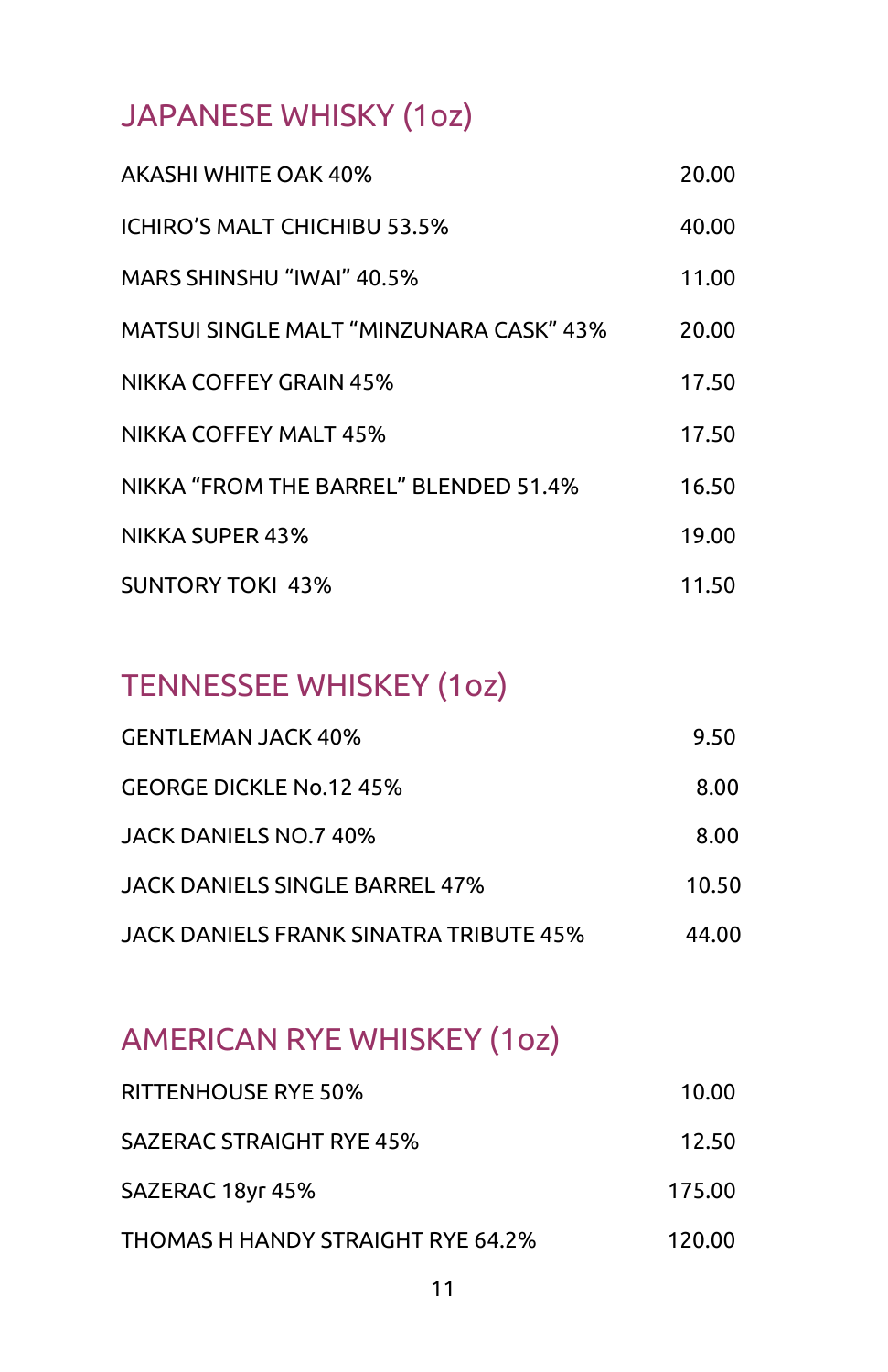# BOURBON (1oz)

| <b>BAKER'S 53.5%</b>                               | 11.75  |
|----------------------------------------------------|--------|
| <b>BASIL HAYDEN'S 40%</b>                          | 11.75  |
| <b>BLANTONS SINGLE BARREL 46.5%</b>                | 23.00  |
| <b>BUFFALO TRACE 45%</b>                           | 9.25   |
| <b>BULLEIT 45%</b>                                 | 7.50   |
| EAGLE RARE 17yr 45%                                | 200.00 |
| <b>EVAN WILLIAMS 43%</b>                           | 9.25   |
| GEORGE T. STAGG STRAIGHT BOURBON 70.7%             | 200.00 |
| JIM BEAM BLACK 43%                                 | 10.00  |
| KNOB CREEK 50%                                     | 9.25   |
| <b>MAKER'S MARK 45%</b>                            | 9.25   |
| MICHTER'S SMALL BATCH STRAIGHT BOURBON 45.7% 19.00 |        |
| OLD GRAND-DAD 40%                                  | 9.25   |
| <b>WELLER SPECIAL RESERVE 45%</b>                  | 9.00   |
| WILD TURKEY 81 PROOF 40.1%                         | 9.25   |
| WOODFORD RESERVE 45.2%                             | 10.25  |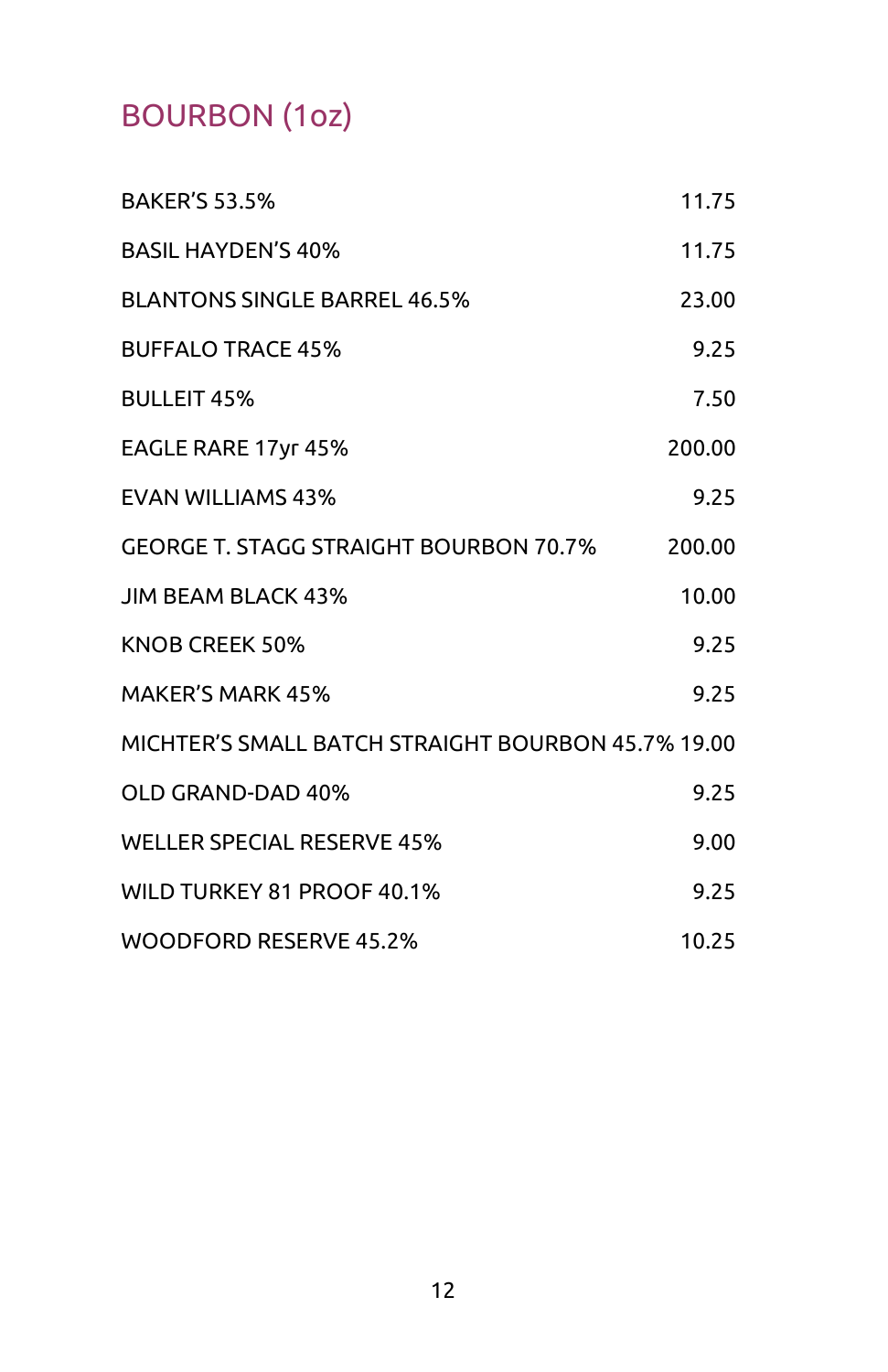# BLENDED SCOTCH (1oz)

| <b>BELL'S</b>               | 8.00  |
|-----------------------------|-------|
| <b>CHIVAS 12yr</b>          | 9.00  |
| CHIVAS 25yr                 | 48.00 |
| <b>DEWARS</b>               | 8.00  |
| <b>DEWARS 12yr</b>          | 9.50  |
| <b>FAMOUS GROUSE BLACK</b>  | 8.00  |
| <b>JOHNNIE WALKER BLACK</b> | 10.00 |
| JOHNNIE WALKER BLUE         | 45.00 |
| JOHNNIE WALKER GOLD         | 16.00 |
| <b>JOHNNIE WALKER GREEN</b> | 13.00 |
| JOHNNIE WALKER RED          | 9.00  |
| J&B                         | 8.00  |
| <b>MONKEY SHOULDER</b>      | 10.50 |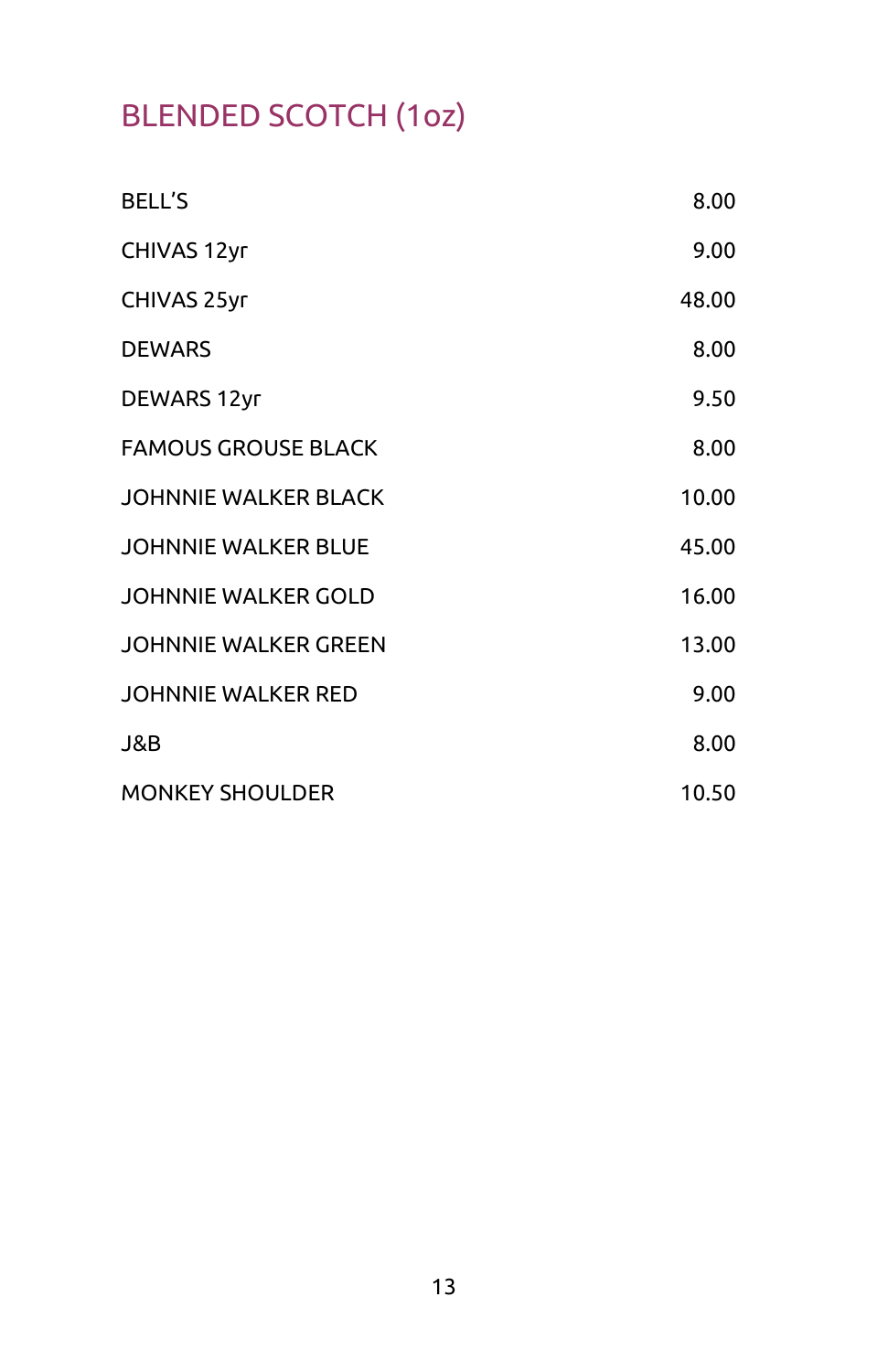### SINGLE MALT SCOTCH (1oz)

### **HIGHLANDS**

#### HEATHER AND SPICE MARK THESE WHISKIES

| ABERLOUR 12yr 40%                       | 13.00 |
|-----------------------------------------|-------|
| <b>CLYNELISH DISTILLERS EDITION 46%</b> | 24.50 |
| DALWHINNIE 15yr 43%                     | 19.50 |
| DALMORE 15yr 40%                        | 26.00 |
| DALMORE 18yr 43%                        | 38.00 |
| <b>GLENDRONACH 12yr 43%</b>             | 15.00 |
| <b>GLENMORANGIE 10yr 40%</b>            | 13.00 |
| <b>GLENMORANGIE LASANTA 46%</b>         | 15.50 |
| <b>GLENMORANGIE NECTAR D'OR 46%</b>     | 19.50 |
| <b>GLENMORANGIE QUINTA REUBAN 46%</b>   | 17.00 |
| <b>OBAN 14yr 43%</b>                    | 23.00 |
| <b>TALISKER 25yr 57.2%</b>              | 75.00 |
| <b>TIMOROUS BEASTIE 46.8%</b>           | 25.00 |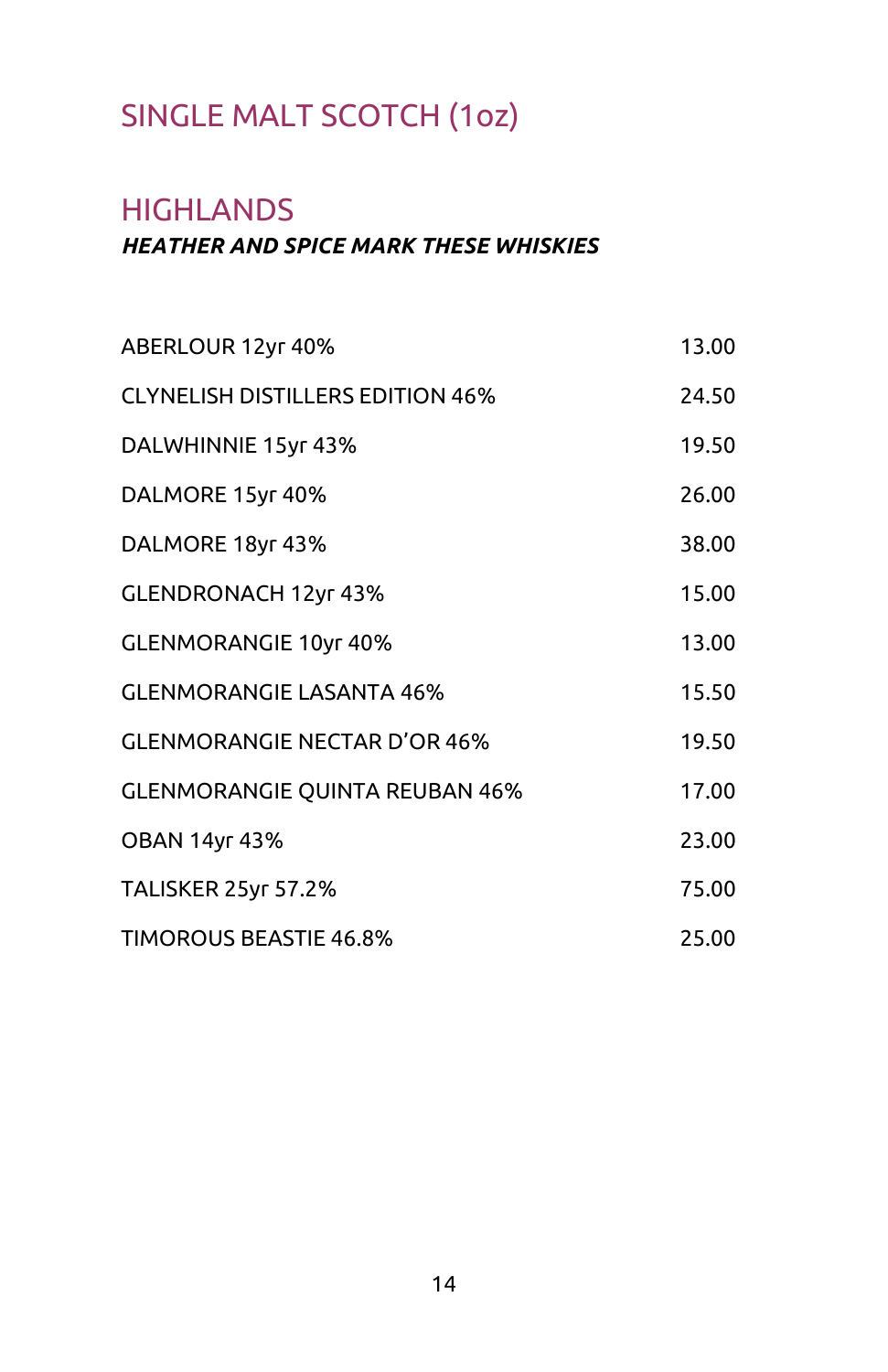SPEYSIDE

#### NOTED FOR THEIR ELEGANCE, COMPLEXITY AND OFTEN REFINED SMOKINESS

| BALVENIE DOUBLEWOOD 12yr 40%                 | 18.00  |
|----------------------------------------------|--------|
| BALVENIE CARIBBEAN CASK 14yr 43%             | 21.00  |
| BALVENIE SINGLE BARREL 15yr 47.8%            | 49.00  |
| BENRIACH 1999 Cask 6965 DARK RUM CASK 53.9%  | 34.00  |
| CRAGGANMORE 12yr 40%                         | 19.00  |
| GLENFIDDICH 12yr 40%                         | 10.50  |
| <b>GLENFIDDICH 14yr 43%</b>                  | 15.00  |
| <b>GLENFIDDICH 15yr 40%</b>                  | 15.50  |
| GLENFIDDICH 21yr RESERVA RUM CASK FINISH 40% | 77.00  |
| <b>GLENFIDDICH 21yr WINTER STORM 43%</b>     | 62.00  |
| GLENLIVET 12yr 40%                           | 11.50  |
| GLENLIVET 18yr 40%                           | 21.00  |
| <b>GLENLIVET NADURRA PEATED 61.5%</b>        | 20.00  |
| <b>GLENFARCLAS 17yr 43%</b>                  | 24.50  |
| GLENFARCLAS 21yr 43%                         | 35.00  |
| <b>GLENFARCLAS 40yr 43%</b>                  | 200.00 |
| MACALLAN 12yr DOUBLE CASK 40%                | 16.00  |
| MACALLAN 12yr SHERRY CASK 43%                | 24.00  |
| MACALLAN RARE CASK 43%                       | 77.00  |
| TAMDHU 40%                                   | 9.00   |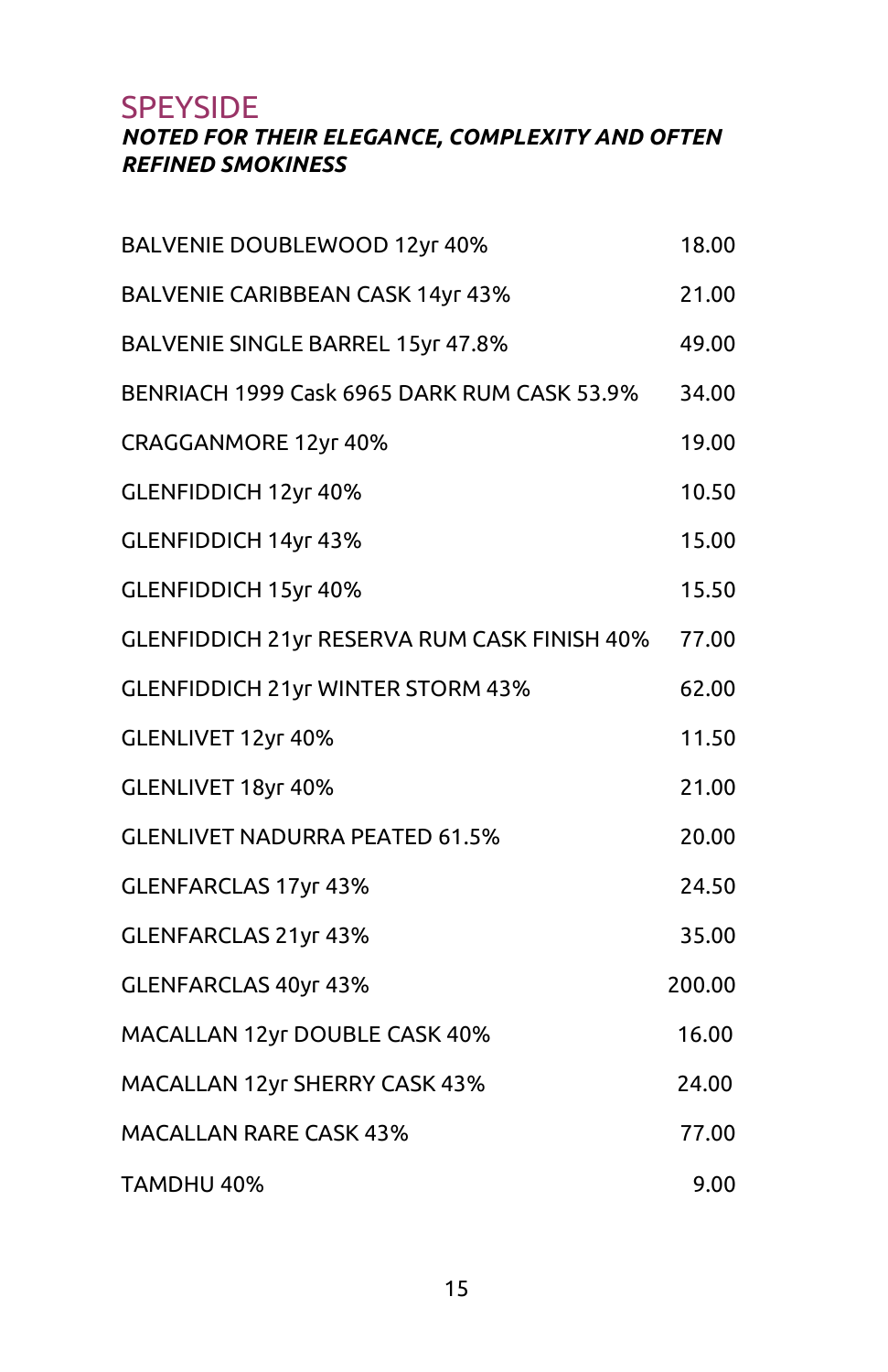### **ORKNEY**

#### THE NORTHERNMOST ISLANDS WITH A DISTILLERY IN **SCOTLAND**

| HIGHLAND PARK 10yr 40% | 12.00 |
|------------------------|-------|
| HIGHLAND PARK 12yr 43% | 14.00 |
| HIGHLAND PARK 18yr 43% | 41.00 |

### ISLAY

#### OFTEN LASHED BY WIND, SEA AND RAIN, ISLAY PRODUCES BOLD MALTS WITH A CHARACTERISTIC SEAWEED AND IODINE TANG

| ARDBEG 5yr 47.4%                           | 11.00 |
|--------------------------------------------|-------|
| ARDBEG UIGEADAIL 54.2%                     | 21.50 |
| BOWMORE 12yr 40%                           | 12.00 |
| BOWMORE 18yr 43%                           | 27.00 |
| <b>BRUICHLADDICH BLACK ARTS 24yr 48.4%</b> | 49.00 |
| LAGAVULIN 8yr 48%                          | 20.00 |
| LAGAVULIN 16yr 43%                         | 25.00 |
| LAPHROAIG 10yr 43%                         | 15.50 |
| LAPHROAIG QUARTERCASK 48%                  | 18.00 |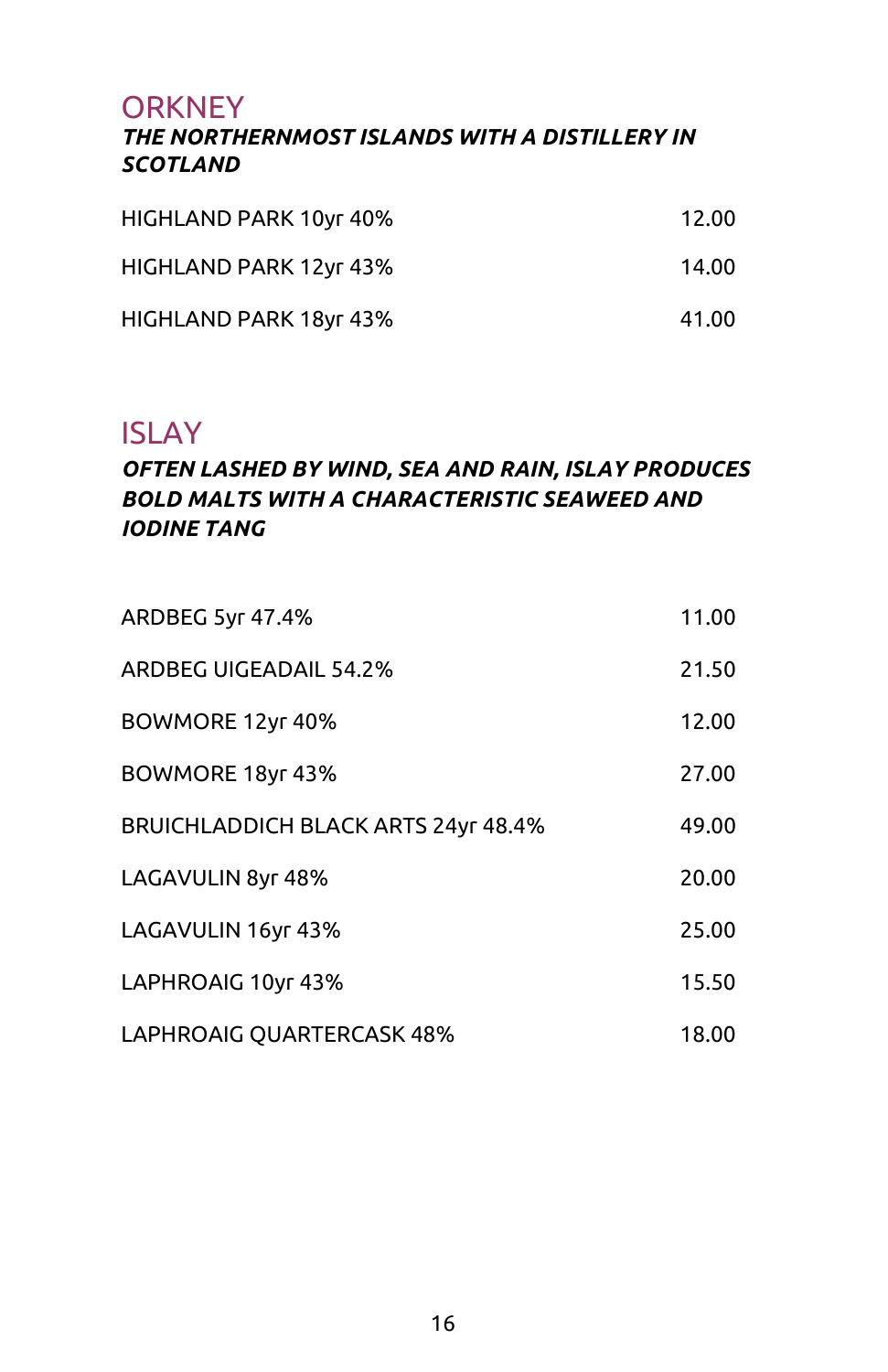### ARMAGNAC (1oz)

| DELORD BAS ARMAGNAC 25yr | 32.00 |
|--------------------------|-------|
| JANNEAU FIRE DRAGON 1976 | 71.00 |
| MARCEL TREPOUT 1960      | 89.00 |
| SAINT-VIVANT             | 14.00 |

# COGNAC (1oz)

| <b>COURVOISIER VS</b>         | 10.50  |
|-------------------------------|--------|
| <b>COURVOISIER VSOP</b>       | 14.00  |
| <b>HENNESSY VS</b>            | 11.50  |
| <b>HENNESSY VSOP</b>          | 14.50  |
| <b>HENNESSY XO</b>            | 44.00  |
| <b>REMY MARTIN VSOP</b>       | 16.00  |
| REMY MARTIN XO                | 44.00  |
| <b>REMY MARTIN EXTRA</b>      | 65.00  |
| <b>REMY MARTIN LOUIS XIII</b> | 325.00 |

# BRANDY (1oz)

| MARC DE BOURGOGNE DRC 1995             | 250.00 |
|----------------------------------------|--------|
| MARC DE BOURGOGNE JOSEPH DROUHIN       | 25.00  |
| MIGUEL TORRES HONORABLE                | 47.00  |
| <b>MIGUEL TORRES JAMIE 1</b>           | 16.00  |
| POLI ACQUAVITE DI VINACCIA DI PAUILLAC | 45.00  |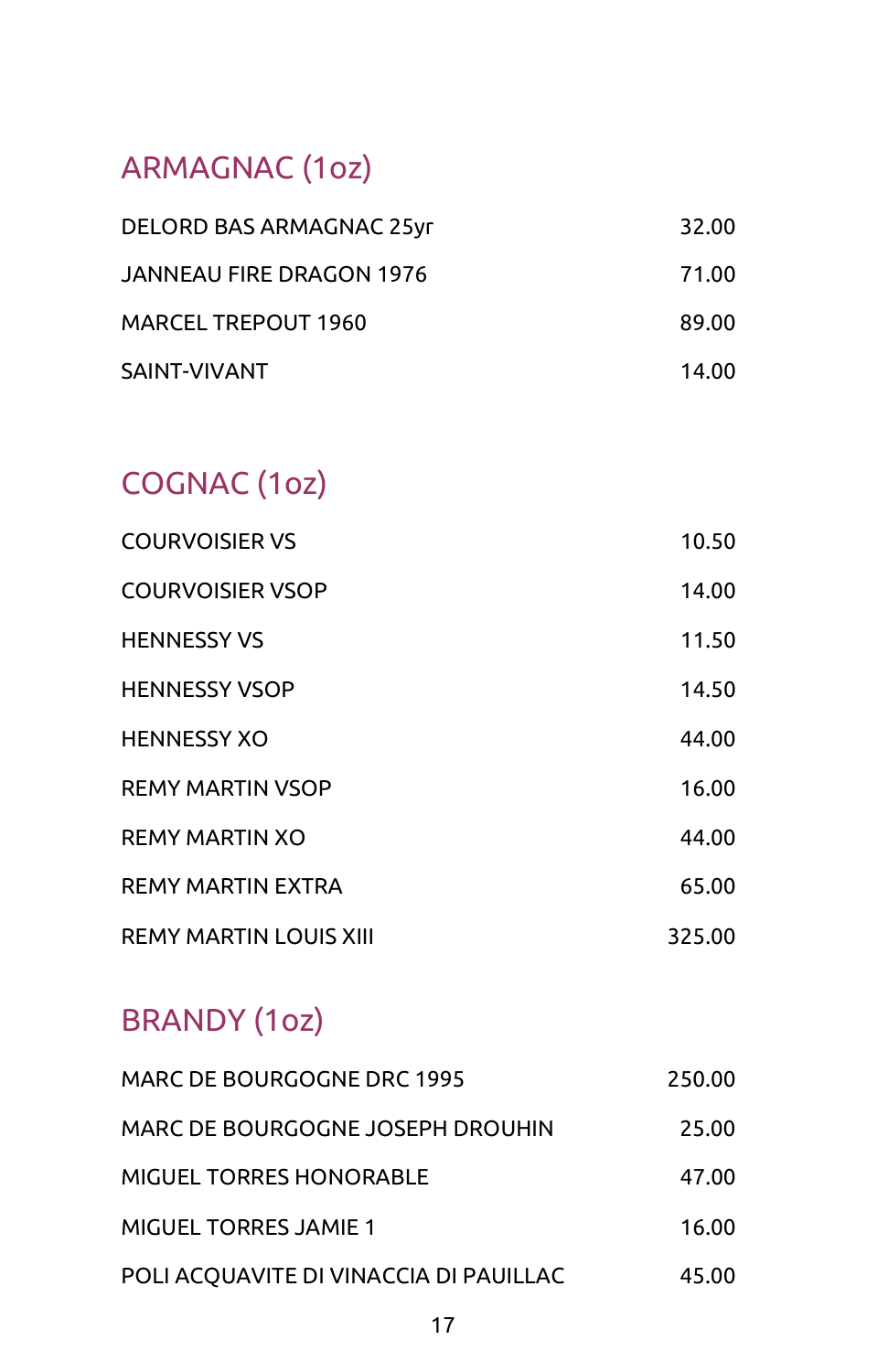# LIQUEUR (1oz)

| <b>AMARETTO</b>                       | 6.00  |
|---------------------------------------|-------|
| <b>BENEDICTINE</b>                    | 7.50  |
| <b>CHARTRUESE 'GREEN'</b>             | 12.00 |
| <b>COINTREAU</b>                      | 6.00  |
| <b>DRAMBUIE</b>                       | 6.50  |
| <b>GABRIEL BOUDIER 'DIJON' CASSIS</b> | 8.00  |
| <b>GALLIANO</b>                       | 7.00  |
| <b>GIFFARD CARAMEL</b>                | 6.00  |
| <b>GIFFARD GINGER</b>                 | 8.00  |
| <b>GRAND MARNIER</b>                  | 8.00  |
| <b>GRAND MARNIER LOUIS ALEXANDRE</b>  | 12.50 |
| <b>IRISH MIST</b>                     | 7.00  |
| LUXARDO BLACK SAMBUCA                 | 6.00  |
| <b>LUXARDO WHITE SAMBUCA</b>          | 6.00  |
| <b>NAVAN</b>                          | 10.00 |
| <b>RUSSO LIMONCELLO</b>               | 7.00  |
| TUACA                                 | 6.75  |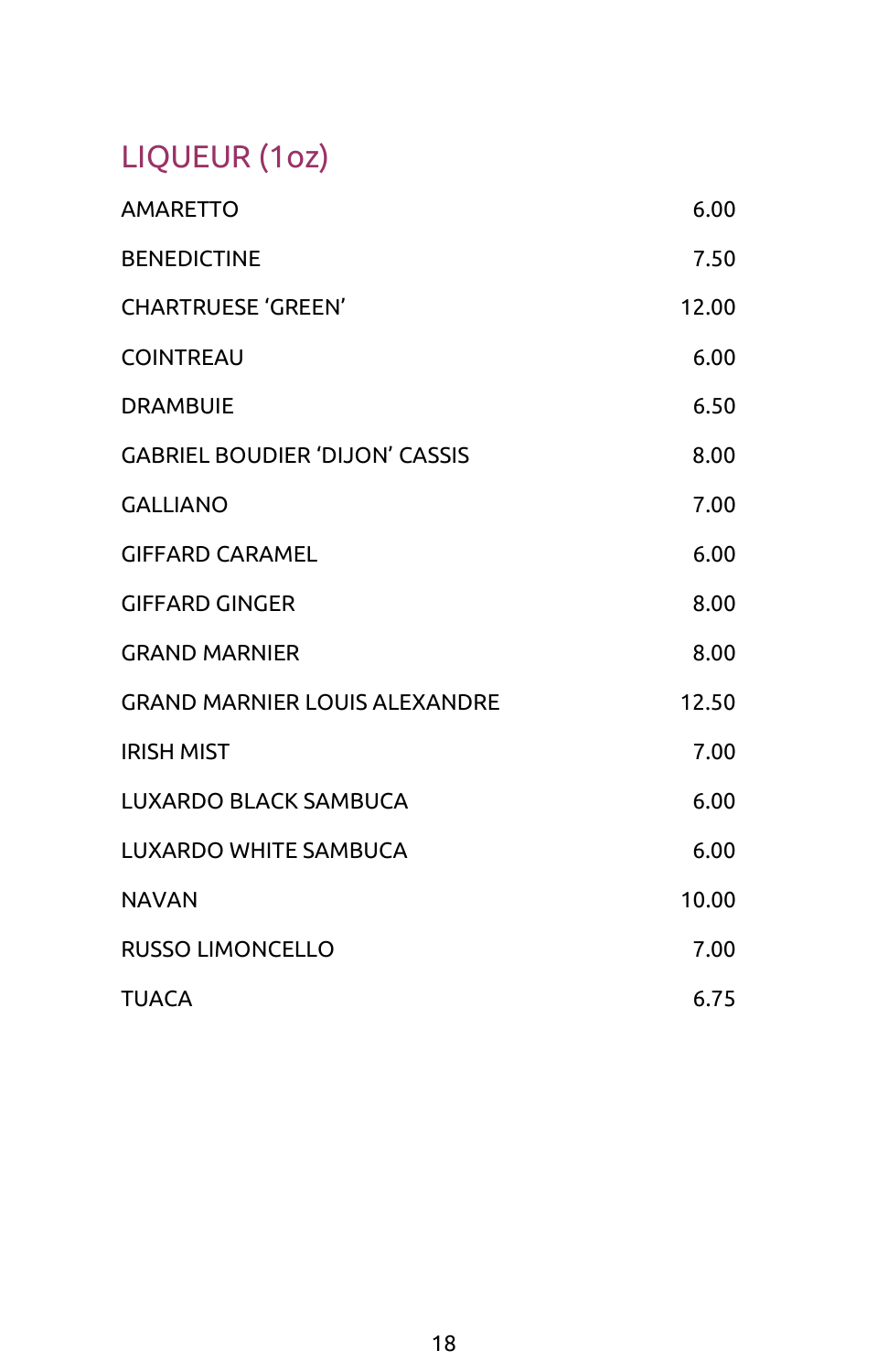### GRAPPA (1oz)

GRAPPA IS THE QUINTESSENTIAL AFTER DINNER SPIRIT. A HIGH-QUALITY DISTILLATE MADE FROM THE POMACE OF GRAPES LEFT OVER FROM THE WINEMAKING PROCESS. ONCE CONSIDERED FIRE WATER TO KEEP YOU WARM THROUGH THE WINTER, GRAPPA HAS EVOLVED FROM THE BACKYARD STILL TO MODERN, REFINED PRODUCTION METHODS.

IN THE LATE 60'S, THE NONINO DISTILLERY MODERNIZED THE DISTILLATION METHODS AND TODAY IS ONE OF ITALY'S PREMIER GRAPPA PRODUCERS.

WITH OVER 60 SELECTIONS, WE ARE PROUD TO HAVE ONE OF THE LARGEST COLLECTIONS OF GRAPPA IN CANADA. FROM CLEAR, SINGLE GRAPE VARIETALS AND AGED BLENDS FROM TOP DISTILLERIES, TO WINERY GRAPPA THAT IS MADE FROM THE WINERY'S OWN GRAPE PRESSINGS, THERE IS A GRAPPA FOR EVERYONE.

PLEASE ASK IF YOU WOULD LIKE ANY ASSISTANCE IN SELECTING YOUR NEW FAVOURITE GRAPPA.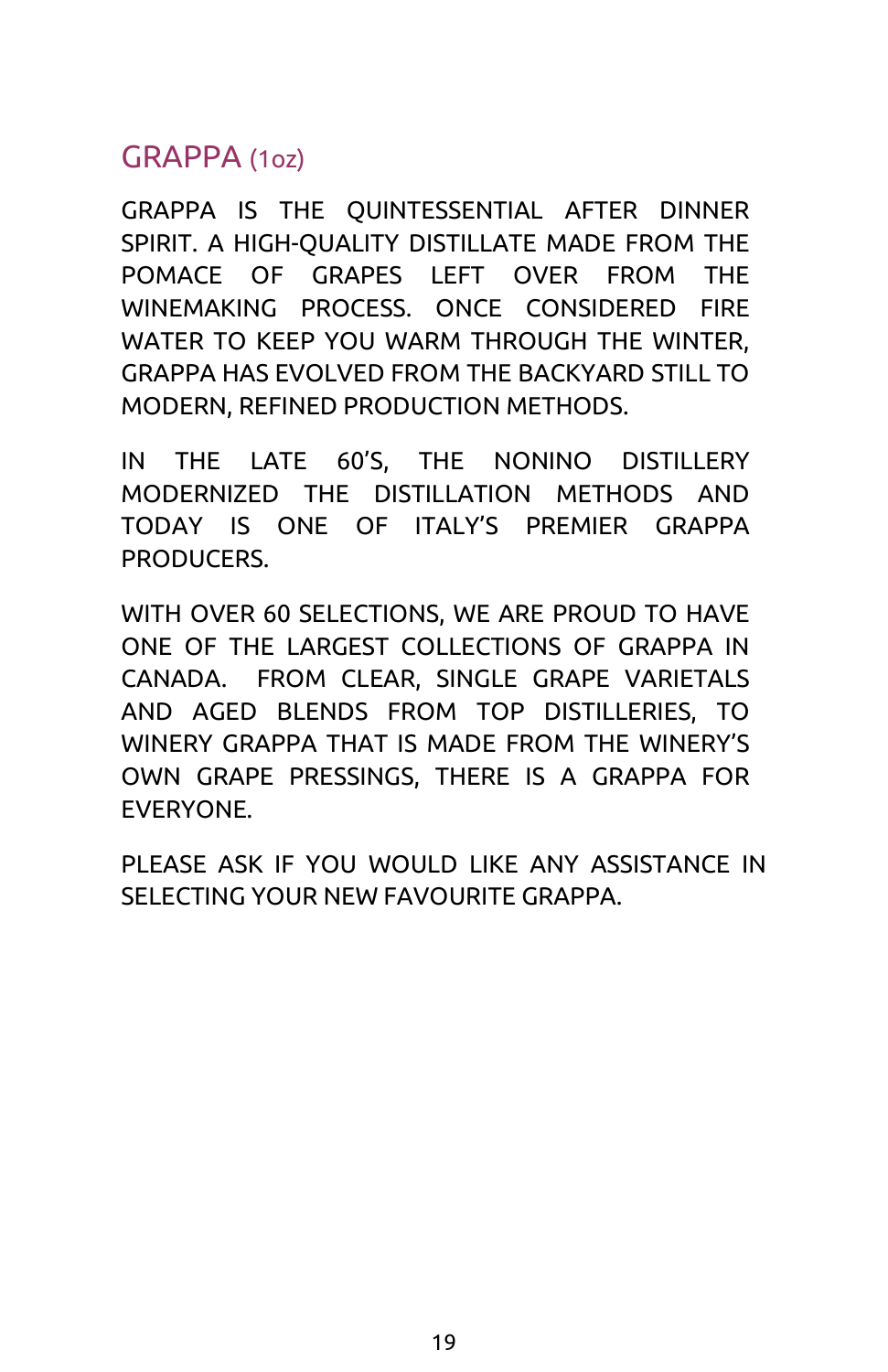### DISTILLERY GRAPPA

| ACCORDINI GRAPPA DI AMARONE         | 21.00  |
|-------------------------------------|--------|
| <b>BENIAMINO MOSCATO</b>            | 8.00   |
| BONAVENTURA MASCHIO PRIME UVE       | 12.00  |
| BOTTEGA ALEXANDER                   | 15.00  |
| <b>BOTTEGA FUME</b>                 | 18.00  |
| <b>BOTTEGA MAESTRI</b>              | 19.00  |
| BROTTO PROSECCO CARTIZZE            | 16.50  |
| CARPENE MALVOLTI RISERVA            | 12.00  |
| <b>CASTAGNER PROSECCO</b>           | 12.50  |
| <b>CAPOVILLA MOSCATO GIALLO</b>     | 24.00  |
| LIBARNA GAMBAROTTA BIANCA CRISTALLO | 10.50  |
| LIBARNA GAMBAROTTA INVECCHIATA      | 11.00  |
| LIBARNA SELEZIONE ORO DI CHARDONNAY | 10.50  |
| <b>MAROLO BARBERA</b>               | 13.00  |
| MAROLO MILLA                        | 16.00  |
| MAROLO MOSCATO                      | 19.00  |
| NONINO GRAN RISERVA 27yr            | 149.00 |
| NONINO CHARDONNAY VECCHIA IMPERIALE | 26.50  |
| NONINO MOSCATO                      | 21.00  |
| NONINO CRU PIGNOLO                  | 32.00  |
| NONINO CRU RIBOLLA GIALLA           | 26.00  |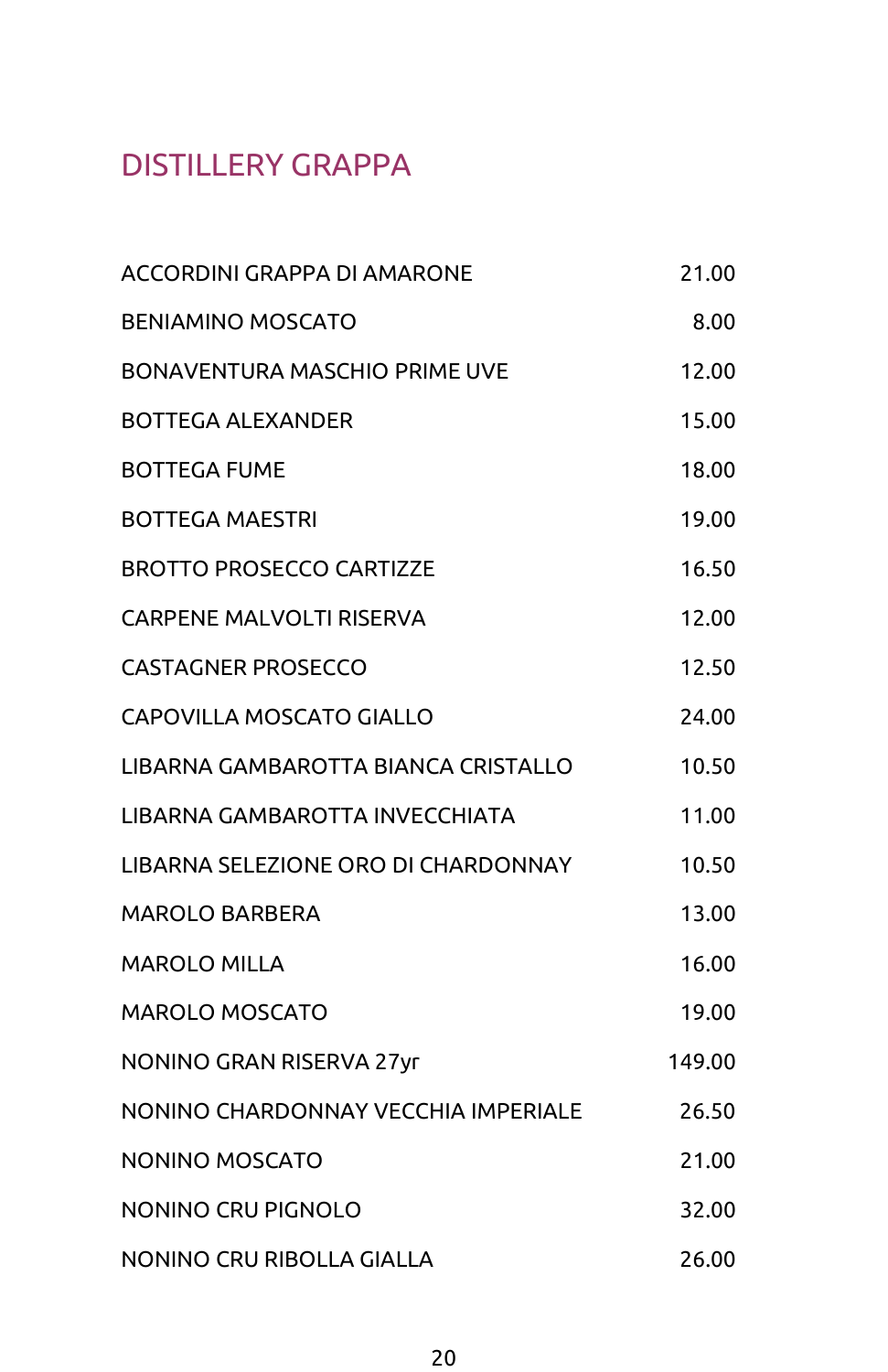### DISTILLERY GRAPPA

| <b>NONINO CRU TERRANO</b>                | 27.50 |
|------------------------------------------|-------|
| NONINO IL PIRUS DI WILLIAMS              | 26.00 |
| <b>NONINO RISERVA 8yr</b>                | 55.00 |
| NONINO UE UVABIANCA                      | 13.50 |
| NONINO UE UVAROSSA                       | 15.00 |
| PILZER TRAMINER                          | 16.00 |
| PILZER MULLER THURGAU                    | 16.00 |
| PILZER PINOT NERO                        | 16.00 |
| PILZER TEROLDEGO                         | 16.00 |
| PILZER CABERNET SAUVIGNON                | 16.00 |
| JACOPO POLI AMAROSA DI DICEMBRE          | 27.50 |
| JACOPO POLI ARZENTE 10yr                 | 27.50 |
| JACOPO POLI CLEOPATRA MOSCATO ORO        | 21.00 |
| JACOPO POLI ELEGANTE                     | 18.00 |
| JACOPO POLI GRAPPA DI BOLGHERI SASSICAIA | 35.00 |
| <b>RUSSO AGLIANICO</b>                   | 10.50 |
| <b>RUSSO PIEDIROSSO</b>                  | 10.50 |
| <b>TREMONTIS</b>                         | 11.50 |
| UVE D'ALEXANDER CABERNET                 | 13.50 |
| UVE D'ALEXANDER FALANGHINA               | 13.50 |
| WILSON & MORGAN PINOT GRIGIO ISLAY CASK  | 15.00 |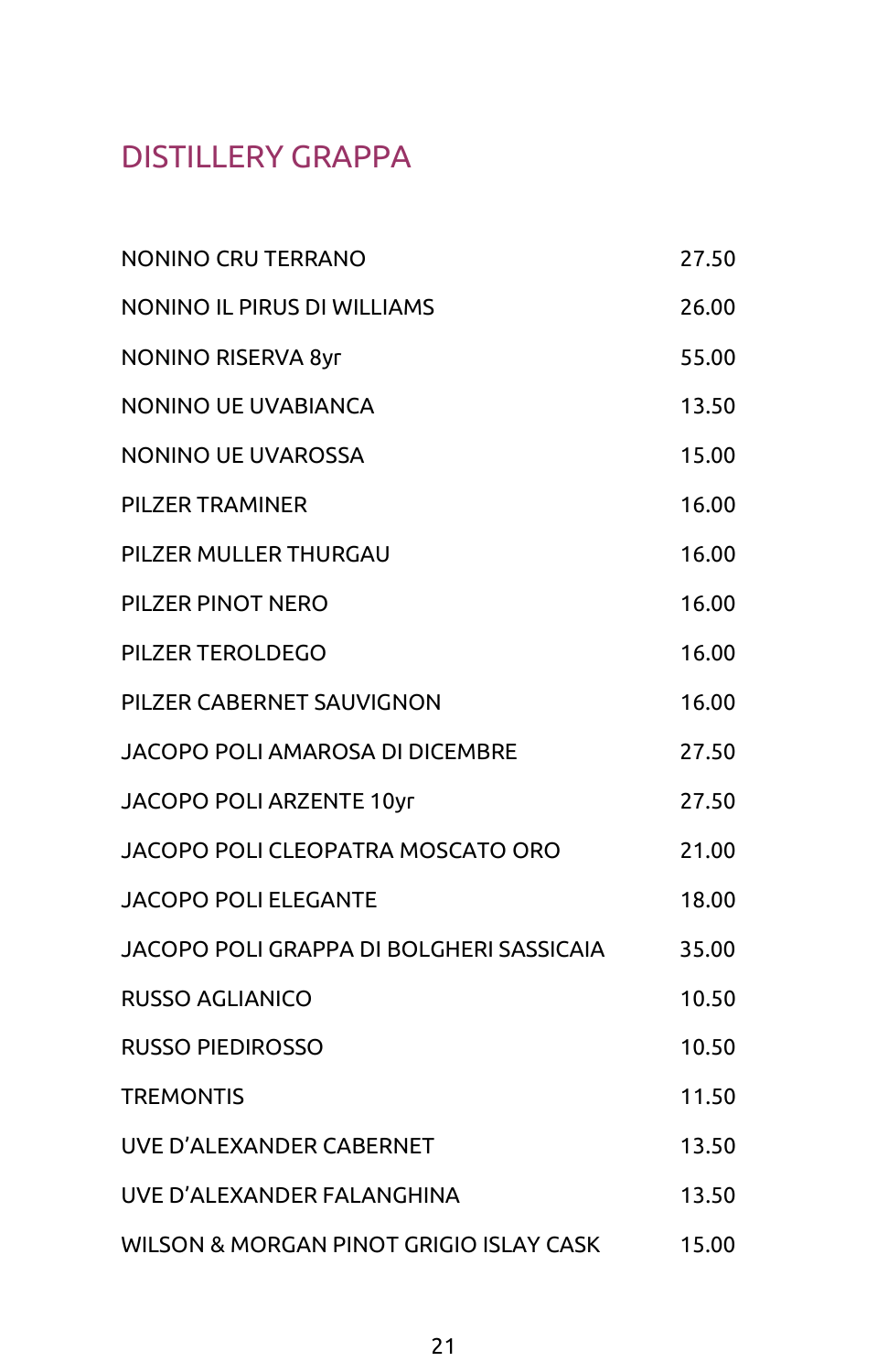### WINERY GRAPPA

| ANNA SPINATO MONOVITIGNO RABOSO            | 12.50 |
|--------------------------------------------|-------|
| CAPPELLANO GRAPPA DI BAROLO                | 30.00 |
| <b>CASTELLO DI QUERCETO</b>                | 30.00 |
| <b>FIRRIATO QUATER ROSSO</b>               | 19.00 |
| GAJA BARBARESCO                            | 35.00 |
| <b>GAJA COSTA RUSSI</b>                    | 30.00 |
| GAJA GAIA AND REY                          | 30.00 |
| GAJA SPERSS                                | 30.00 |
| GIUSEPPE QUINTARELLI ACQUAVITE DI VINACCIA | 39.00 |
| GIUSTI ACQUAVITI DI VINACCIA BARRICATA     | 17.00 |
| LA GERLA                                   | 21.00 |
| L'ARZENTE DEL CASTELLO                     | 31.00 |
| <b>LEONE DE CASTRIS DONNA LISA</b>         | 19.00 |
| MARCHESI DI GRESY DOLCETTO MONTE ARIBALDO  | 15.00 |
| VINACCIA DI NITTARDI 2011 CHIANTI CLASSICO | 21.50 |
| POGGIO ALLE MURA BRUNELLO DI MONTALCINO    | 45.00 |
| RICASOLI CASALFERRO                        | 21.00 |
| SAN LEONARDO BIANCA                        | 24.00 |
| SARTORI AMARONE                            | 16.00 |
| SILVIO CARTA VERNACCIA                     | 23.00 |
| TEDESCHI                                   | 18.00 |
| TIGNANELLO                                 | 20.00 |
| UMANI RONCHI CUMARO DI ROSSO               | 12.00 |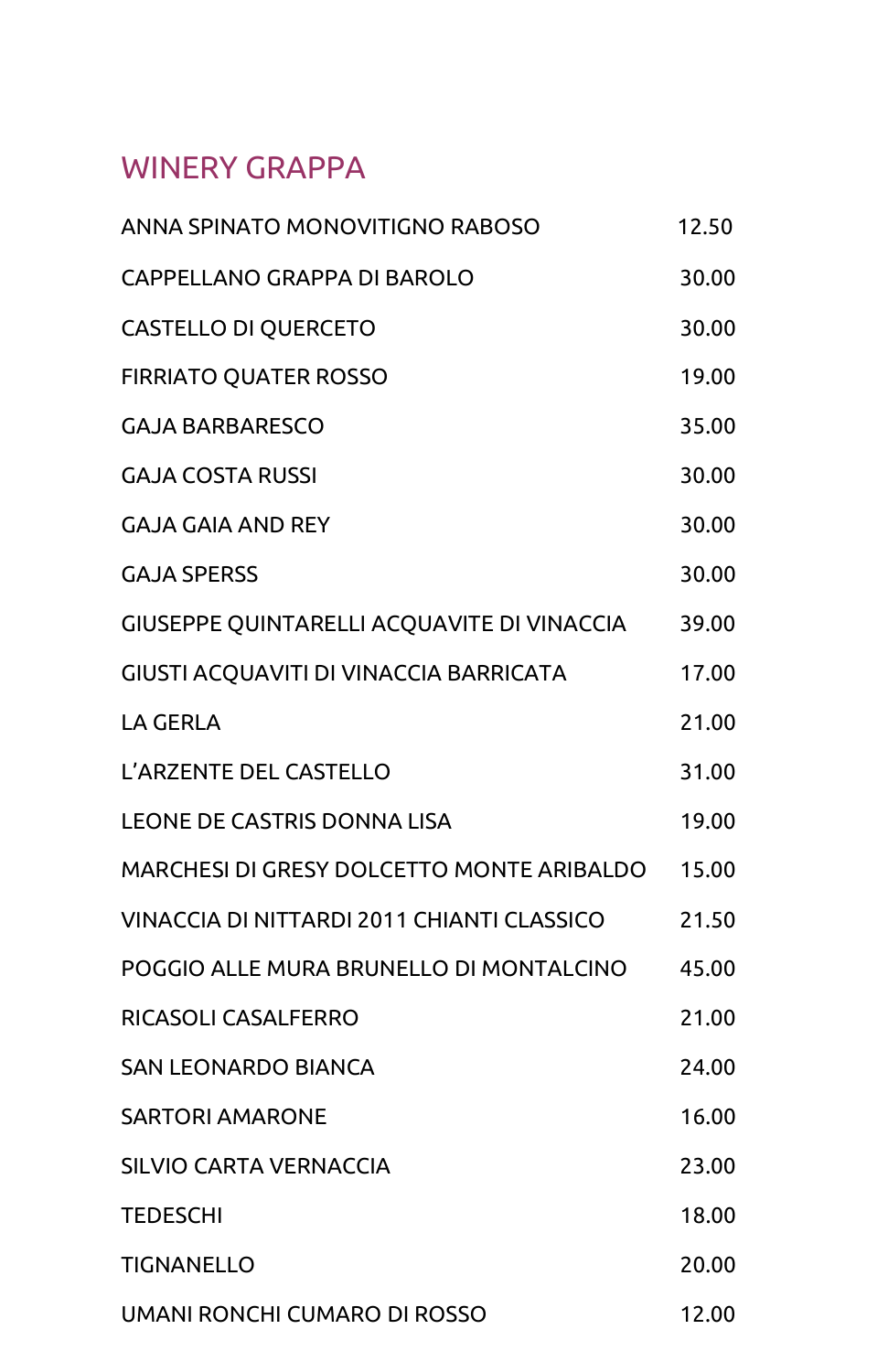| <b>DESSERT WINE</b>                                    | 2oz GL / BTL |
|--------------------------------------------------------|--------------|
| <b>BRITISH COLUMBIA</b>                                |              |
| SPERLING, LATE HARVEST RIESLING 15-375 ML              | 13/64        |
|                                                        |              |
| <b>ITALY</b>                                           |              |
| MASSOLINO, MOSCATO D'ASTI 16-750 ML                    | 9/59         |
| VIALLA OCCHIO DE PERNICE, VIN SANTO 13 - 375ML         | 16/90        |
| DONNAFUGATA BEN RYE, PASSITO DI PANTELLERIA 17-375 ML  | 18/90        |
| MACULAN TORCOLATO BREGANZE 13 - 375 ML                 | 20/99        |
| ZENATO, RECIOTO DELLA VALPOLICELLA 13-500ML            | 22/144       |
| ANSELMI / CAPITELLI, PASSITO 11-375 ML                 | 23/119       |
| DAL FORNO VIGNA SERE, PASSITO ROSSO 04-375 ML          | 119/589      |
| G. QUINTARELLI, RECIOTO DELLA VALPOLICELLA 04-750 ML   | 129/1299     |
| ANTONELLI, MONTEFALCO SAGRANTINO PASSITO 08-375 ML     | 115          |
| A. CAPRAI, MONTEFALCO SAGRANTINO PASSITO 08-375 ML     | 179          |
| CASTELLO DI MONSANTO LA CHIMERA, VIN SANTO 05-375 ML   | 195          |
| CUSUMANO, MOSCATO DELLO ZUCCO 09-500 ML                | 129          |
| FEUDI SAN GREGORIO PRIVILEGIO, FIANO PASSITO 15-500 ML | 149          |
| SAN GIUSTO A RENTENANO, VIN SANTO 11 - 375 ML          | 234          |
| ORNELLAIA ORNUS 14-375 ML                              | 229          |

<u>22</u>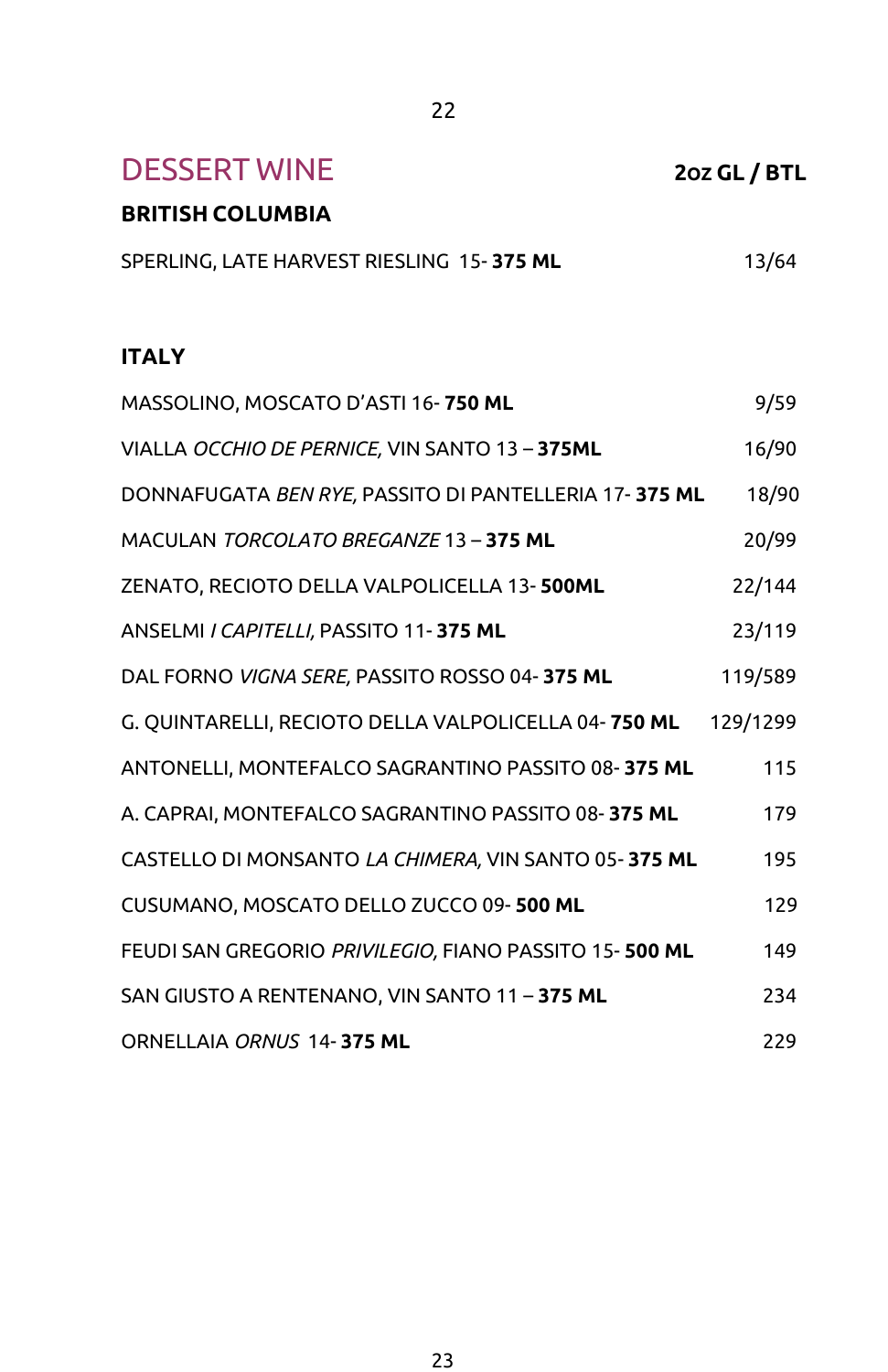| <b>PORT</b>                                | 2oz GL / BTL |
|--------------------------------------------|--------------|
| TAYLOR FLADGATE TAWNY 10yr                 | 11/99        |
| TAYLOR FLADGATE TAWNY 20yr                 | 22/212       |
| TAYLOR FLADGATE TAWNY 30yr                 | 41/410       |
| TAYLOR FLADGATE TAWNY 40yr                 | 53/519       |
| TAYLOR 100 FLIGHT - 10+20+30+40 (1oz EACH) | 65           |
| DOW'S 2016                                 | 289          |
| <b>WHITWHAMS 'MILLENIUM 1880'</b>          | 1999         |
| <b>TAYLOR FLADGATE 1985</b>                | 699          |
| TAYLOR FLADGATE 'QUINTA DE VARGELLAS' 1998 | 299          |
| QUINTA DO NOVAL 'NACIONAL' 2011            | 5999         |
| <b>WARRE'S 1997</b>                        | 399          |
| <b>WARRE'S 2016</b>                        | 269          |

### MADEIRA

| BLANDY'S MALMSEY MADEIRA 99-500ML         | 198    |
|-------------------------------------------|--------|
| <b>ICE WINE</b>                           |        |
| NK'MIP QWAM QWMTRIESLING 16-375 ML        | 37/189 |
| MISSION HILL LATE HARVEST VIDAL 02-375 ML | 168    |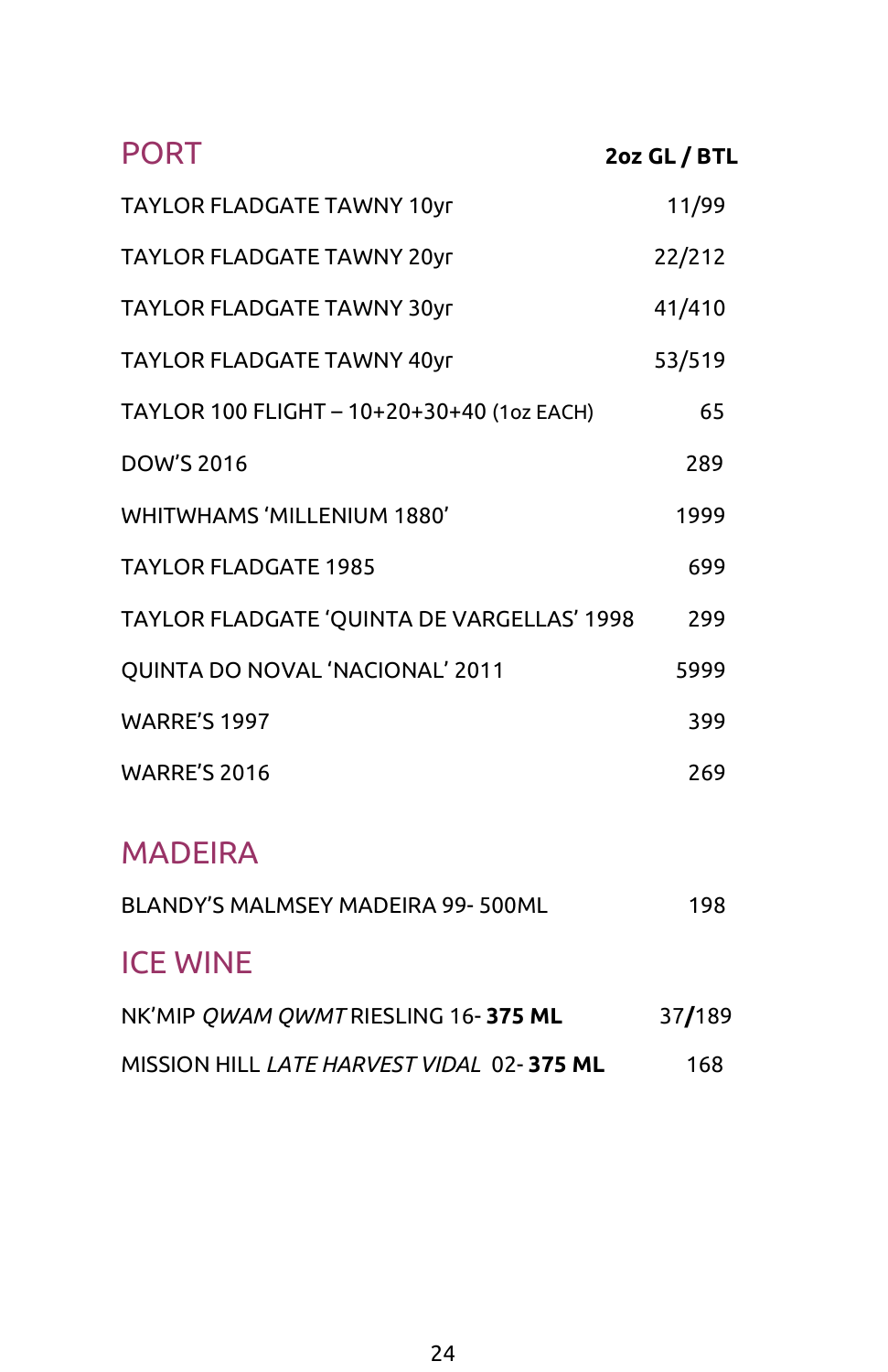### THIERRY ESPRESSO BLEND

EXCLUSIVELY ROASTED FOR TOPTABLE GROUP, THIERRY ESPRESSO BLEND IS MADE OF ONLY THE FINEST ARABICA BEANS SOURCED DIRECTLY FROM SINGLE ESTATE **PRODUCERS** 

ESPRESSO 4.00

AMERICANO 4.00

CAPPUCCINO 4.50

LATTE 4.75

WHOLE ESPRESSO BEANS ARE AVAILABLE AT THIERRY ON ALBERNI STREET

### MOUNTAIN TEAS FROM RANGER TEA

RESPECTFULLY GATHERED MOUNTAIN BOTANICALS AND ORGANIC TEACRAFTING STEEPED IN ANCESTERAL WISDOM FOR THE PEOPLE, PLANT KIN AND NUNAK. GROUDED IN OUR ROOTS, REVITALIZING ANCESTERAL PLANT MEDICINES TO SHARE WITH COMMUNITY FOR THE NEXT GENERATIONS. TEACRAFTED ON SKWXW U7MESH AND LILWAT TERRITORIES SINCE 2006.

LOOSE LEAF TEAS 4.75

ORGANIC LEMON GINGER SENCHA ORGANIC ROOIBOS PROVANCE LAVENDER EARL GREY HONEYBUSH VANILLA JASMINE GREEN DRAGON ORGANIC BLOOD ORANGE GENMATICHA YAMABUKI GREEN ORGANIC PEPPERMINT ASSAM BLACK ORGANIC CHAMOMILE

#### CAFFEINATED HERBAL–CAFFEINE FREE